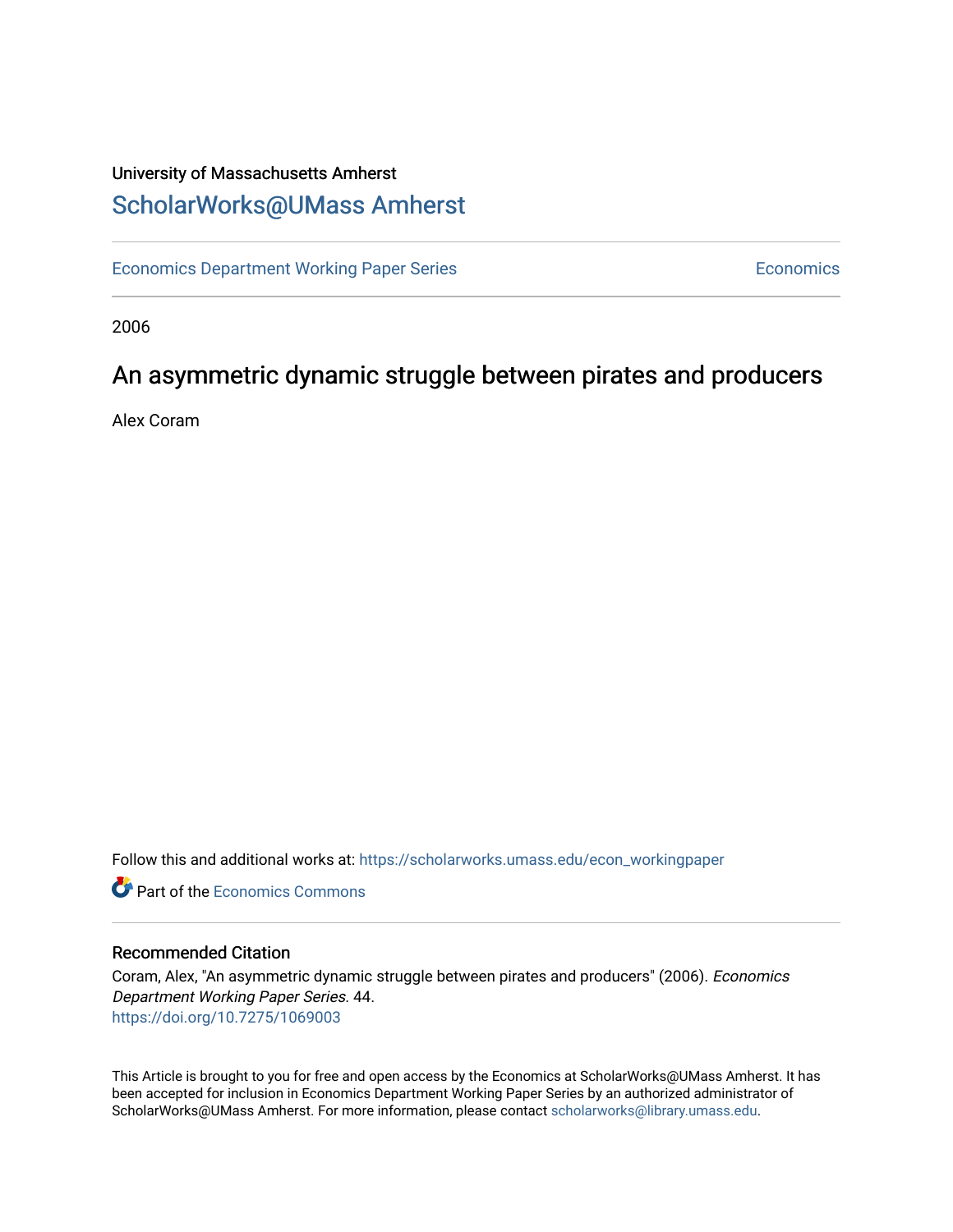# **DEPARTMENT OF ECONOMICS**

# **Working Paper**

**An asymmetric dynamic struggle between pirates and producers** 

by

Alex Coram

Working Paper 2006-07



# **UNIVERSITY OF MASSACHUSETTS AMHERST**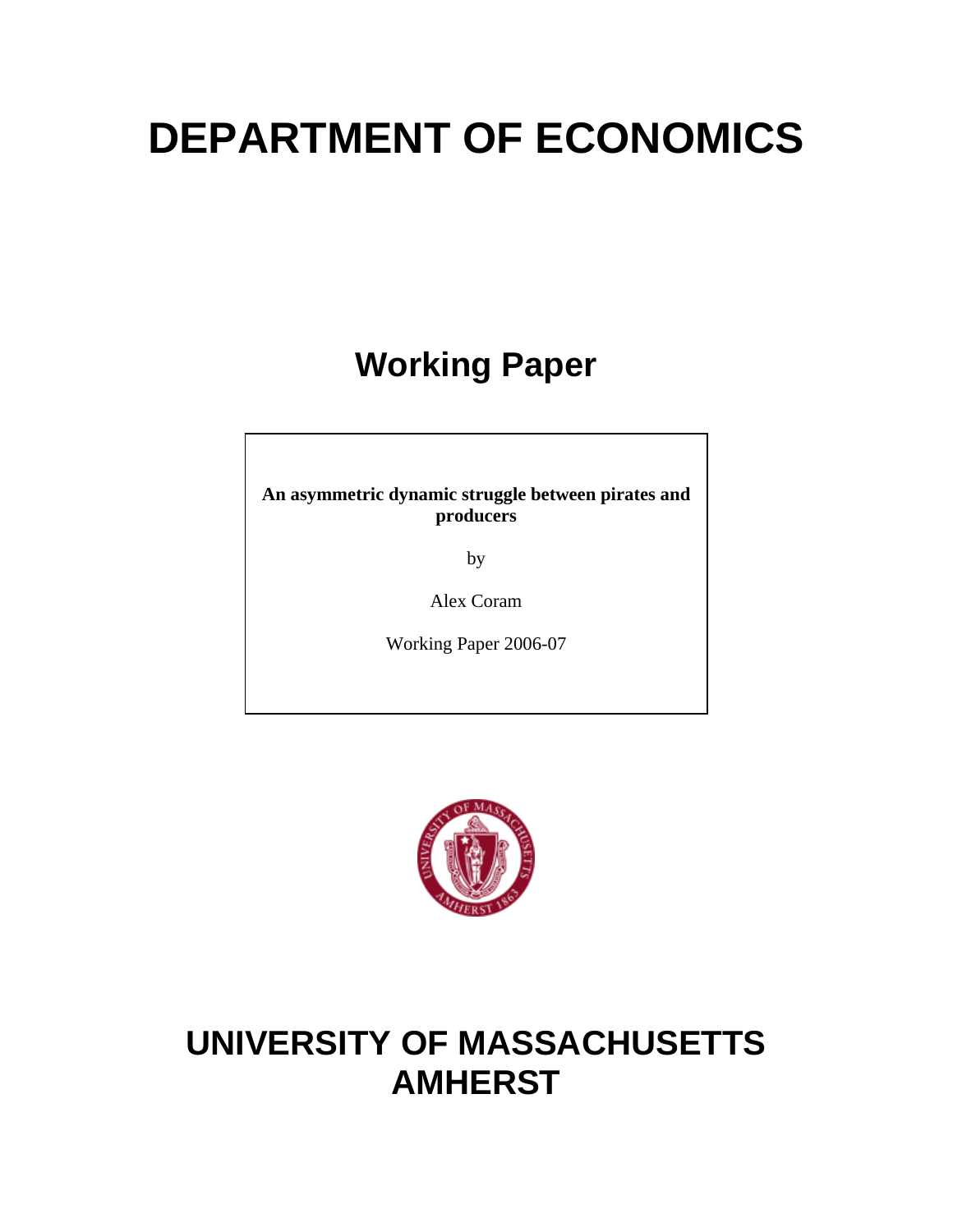# An asymmetric dynamic struggle between pirates and producers.

#### Abstract

The purpose of this paper is to contribute to our understanding of the dynamics of struggles over resources by studying a game between a producer that can guard and buy fortifications and a pirate. It is assumed that the returns from defence and raiding depends on the ratio of the resources spent on each activity and that all produced goods can be stolen. It attempts to characterise the trajectory of the resources and the defence and raiding activities of the pirate and producer. I show, among other things, that the pirate's strategy is to farm the producer and that the pirate's raiding activities and resources will decline as the productive capacity of the producer increases. I also show that a flexible guarding strategy may be preferred to fixed fortifications if the producer's resources are low at any time.

Key words: resource struggles, piracy, differential games, optimal control.

JEL classification: C61, C72, P14, Doo.

Alex coram. Robert Gordon University, The University of Western Australia. e-mail a.b.t.coram@rgu.ac.uk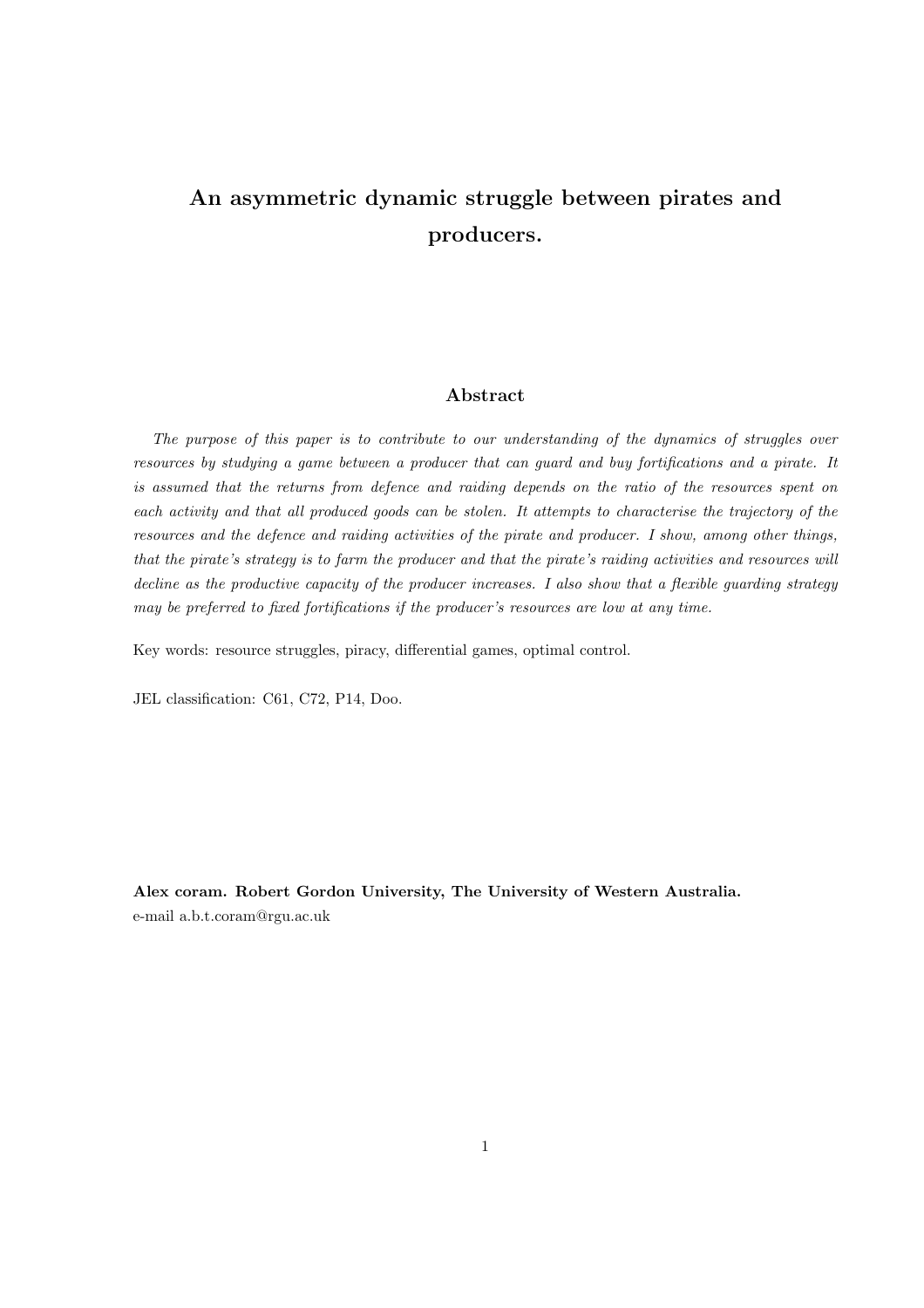# An asymmetric dynamic struggle between pirates and producers.

#### 1 Introduction

Social scientists have begun to pay increasing attention to the problem of understanding struggles over resources and to the effect of these struggles on the development and growth of economies and firms.<sup>1</sup> The most straightforward of these struggles is that between producers and pirates or raiders. In the real world, of course, many struggles, such as those resulting from predators attacking firms in order to steal goods, or market shares, or returns from innovation tend to be more complicated than simple raiding. It might be the case, for example, that the pirate piggy backs on the producer and, at some point, begins to simultaneously develop its own production or sales capacity. Nonetheless, an element of direct piracy might be common to all these, more complicated, cases. It might be hoped, therefore, that a better understanding of questions about the dynamics of raiding might throw some light on a broader range of situations. This paper deals with some of these questions.

The problem is that, even though the existing theoretical literature gives some help in understanding raiding and other forms of struggle over resources, and we have some idea about how they might be modelled, there is still a way to go in trying to completely understand the dynamics of these conflicts. The literature has so far mostly concentrated on either static or discrete models in which strategies are not fully dynamic. This gap has often been noted [8], [2], [13]. In response there have been some recent attempts to develop more dynamic approaches [6] [13]. For reasons discussed below, these leave questions about the dynamics of raiding unanswered.

The specific purpose of the paper is to make a start on filling this gap by analyzing the dynamics of a simple model of struggles between a producer and a pirate in which all produced goods can be stolen. I treat the amount stolen as a function of the ratio between stealing and defence.

The idea that the amount stolen depends on the ratio between resources devoted to stealing and effort devoted to defence has already been extensively developed in the literature in the well known Hirshleifer type approach [8] [2],[13]. It is discussed and justified in general terms by Hirshleifer [8]. This paper

<sup>&</sup>lt;sup>1</sup>See the bibliography for some selected works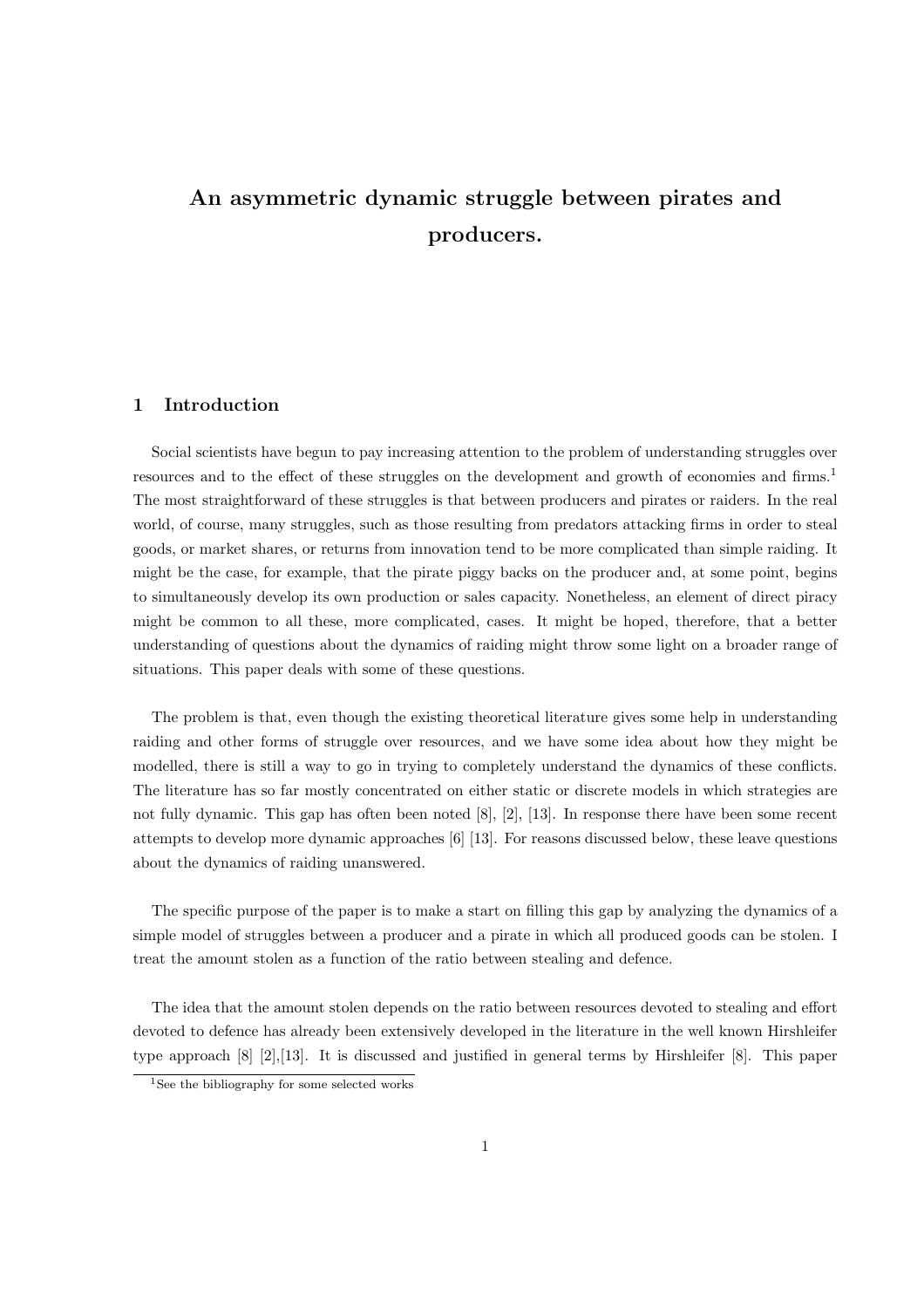departs from Hirschleifer's in allowing all goods to be stolen. Some of the other differences between my paper and other work that has sought to develop the dynamics of this approach are noted. Maxwell and Reuveny's [13] work on the dynamics of a Hirschleifer type of model stays close to the original and deals with questions about struggles between producers with a common good rather than with the case of raiding by pirates and a situation where all goods can be stolen. In addition their analysis is not fully dynamic since players are assumed to be myopic whereas I allow player to optimize across the complete time period. Hausken [6] has also written a dynamic model that follows this approach. This looks at the dynamics produced by the effect of population change on fighting ability and rather than the resources put into raiding and defence. A paper which also uses proportional returns and asks similar questions to these is that of Grossman and Kim [2]. This also uses but differs from the present work in using a two stage static framework.

Although not related to the proportional returns approach, a paper by Sethi [18] comes closer to the raiding problem by considering the problem of a continuous dynamic thief. It differs from my approach in that it does not involve strategic interaction.

One drawback in modelling conflict in terms of proportional returns to effort is that it gives a nonlinear differential game which is difficult to analyse without simplifying in other respects. In fact one of the barriers to work in this area is the analytical difficulty of the problem.<sup>2</sup> Although it would be possible to specify the game in a more tractable form, I believe that the analysis of this type of return function is sufficiently worthwhile to justify any other losses.

Among the simplifications is the assumption that consumption is not a strategic variable and that the producer does not steal from the pirate. Non-stealing can be justified on the grounds that the raider does not have anything to steal. This point is made, for example, in Mann's study of the conflict between the Huns and the Roman Empire and can be generalized across the range of conflicts that are of interest [12]. Treating consumption as a fixed portion of resources greatly simplifies matters and is not implausible. A less satisfactory simplification is that the analysis is restricted to open loop information. I do not see a practical way of dealing with closed loop information in asymmetric models based on proportional returns.

Moving in the direction of more complexity, the defensive activity of the producer is treated as a combination of resources spent on guarding and of expenditure on fortifications such as walls, moats, and electronic surveillance devices. Although the model is not intended to be realistic, it should somehow capture essential elements of struggles and this complication is justified on the grounds that fortification is a common and important element in real attempts to defend possessions. Fortifications have also been studied in [2] in a static setting. I deal with technological redundancy in fortifications by using a fixed time horizon.

Among the specific questions of concern are the following.  $(i)$ . What are the dynamics of the reources for the producer and pirate?  $(ii)$ . What is the relation between productivity, the resources put into

<sup>&</sup>lt;sup>2</sup>Hirsch says, for example, that the dynamic case poses a 'fearful analytical problem'  $([8], 31)$ .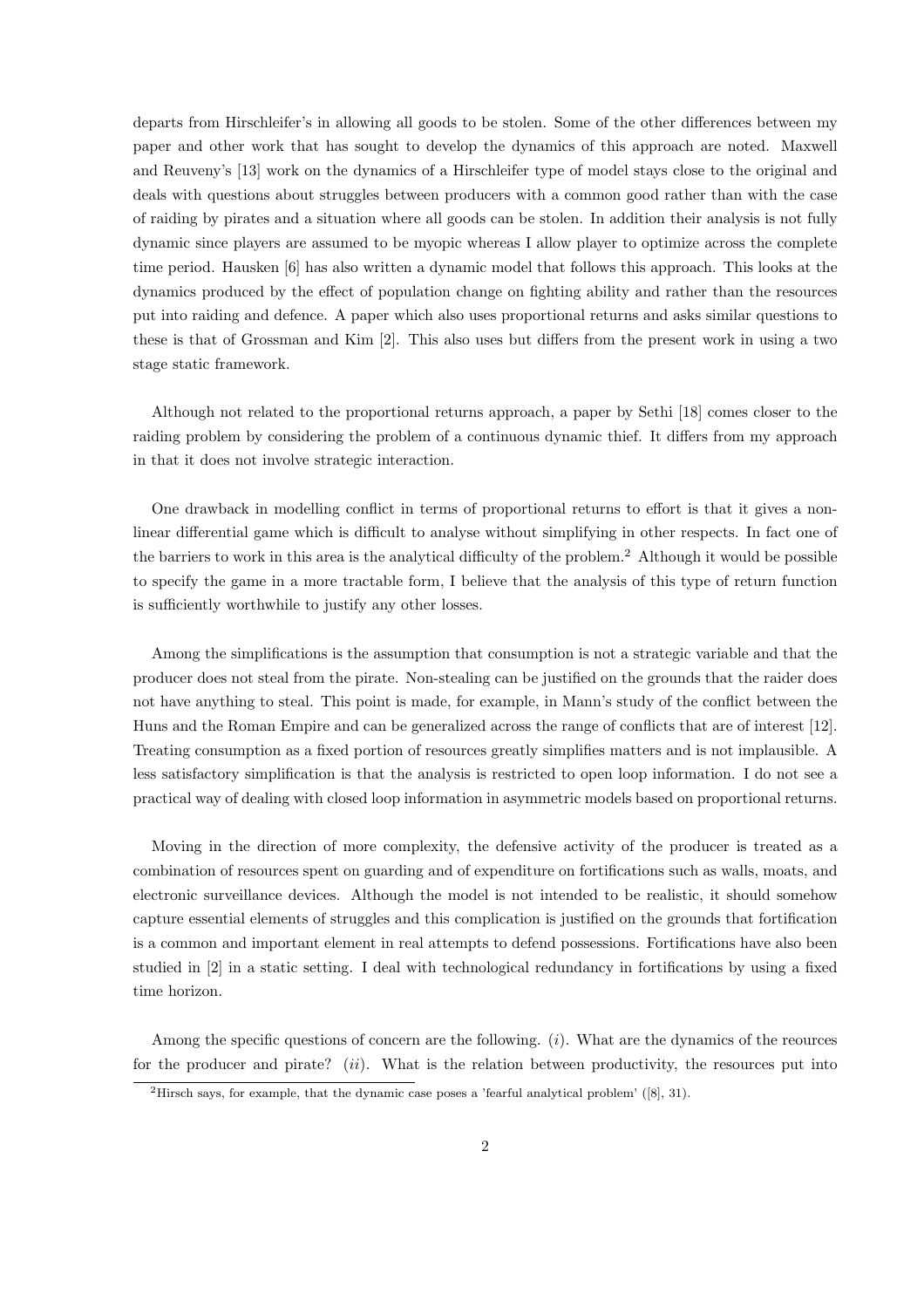defence and the activities of pirates?  $(iii)$ . What is the relation between expenditure on defence and raiding? (iv). How does expenditure on fortifications change with resources? (v). What happens to expenditure on fortification and guarding as the price of fortification changes? These parallel some of the questions in ([2], 1286-7).

Briefly, the overall story is that the pirate optimizes by farming the producer. The pirate takes fewer resources early and increases its take as the game continues. If the producer is not very productive, the pirate's resources increase over time while the producer's decline. If the producer is sufficiently productive and wealthy, however, the pirate's raiding activities and resources will decline as productivity increases. This is the reverse of an expected rob from the rich strategy. I also show that a flexible guarding strategy may be preferred to fixed fortifications if the producer's resources are low at any time. I give a more detailed summary in the conclusion.

I set out the paper as follows. The model is constructed in §.2 and the dynamics of the system are analysed in §.3. I consider the special case where the parameters of production and stealing are equal in §.3 since this can be fully analysed. I consider the case where they are unequal in §.4. I conclude in §.5.

#### 2 The Model.

#### Set up for the model.

The system is made up of a society, or a firm, that produces a material good that is an input to its own production and a pirate or exploiter that relies on raiding and each player derives a payoff from the amount of the good it holds over time. The payoff might be thought of as coming from consumption of resources left over after costs of defence or stealing. Since the main aim is to study the dynamics of this system under the optimal choice of effort devoted to buying fortifications, guarding and raiding, it is assumed that consumption is a constant proportion of the good. To allow concentration on essentials, the fixed proportion of consumption is ignored without loss of generality. It can be re-introduced without difficulty. The producer has two choices. It can spend an amount of its initial endowment of the good on buying fortifications such as walls, forts electronic devices and the like. It can also devote some of its resources to guarding. The pirate decides on the amount of resource to devote to raiding. It is assumed that resources and effort put into guarding and raiding consume some of the good and also require other inputs such as extra effort, increased risk and reduction of leisure. It follows that guarding and raiding reduce growth and the payoffs to the players.

The game is given a finite time horizon. This allows us to take into account the fact that changes in the technology of fortifications will bring about redundancies For example, medieval high walled forts were made redundant by cannons and cannon forts by long range artillery and so on. If the time period were infinite we would have to complicate the issue by allowing continual reinvestment. A fixed time period can also be thought of in other ways. Each generation might make decisions about expenditure on fortifications and guarding and attach some value on what it bequeaths to subsequent generations. The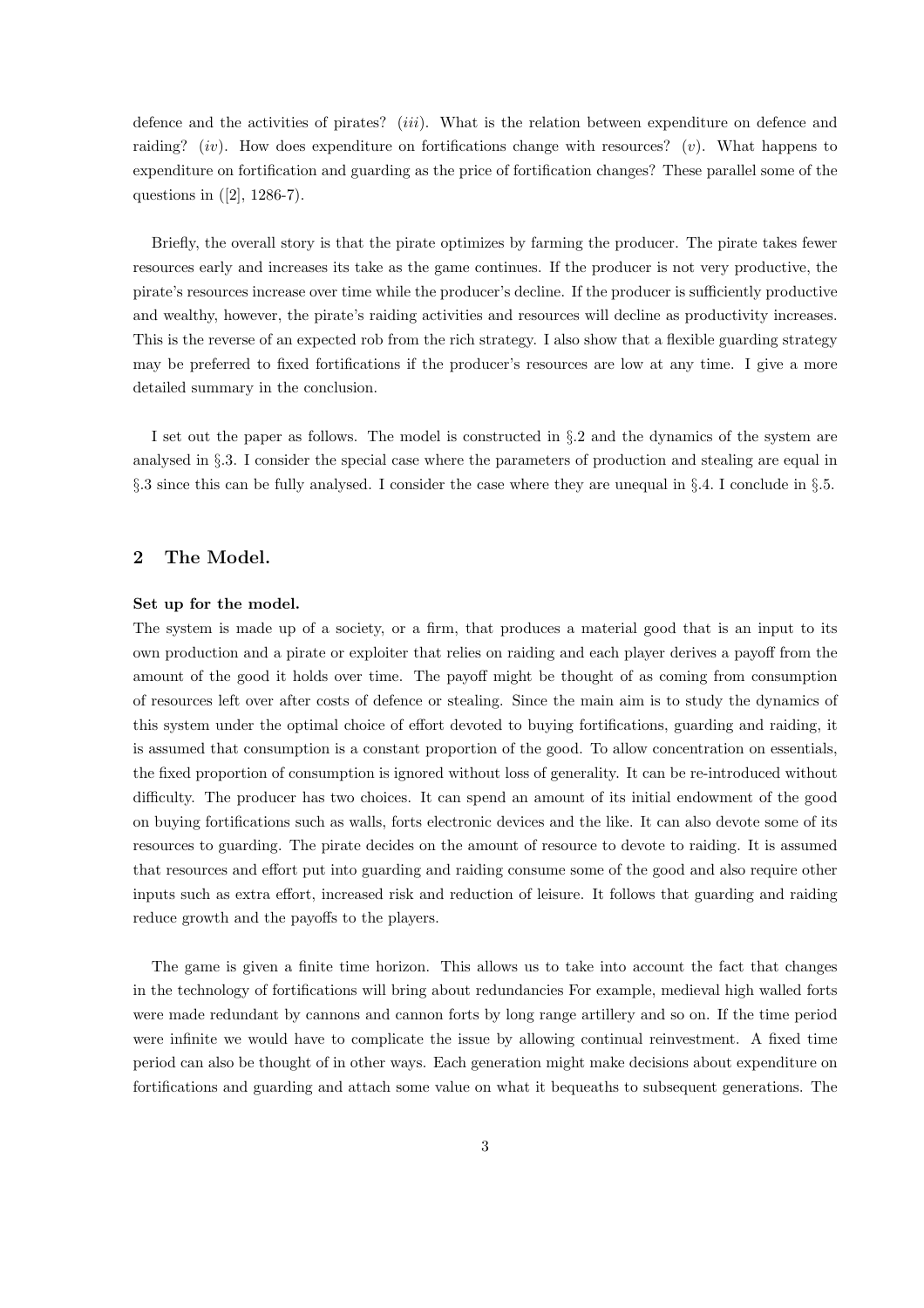pirate may also face redundancy in equipment or may wish to either pass on the enterprise or sell it as a going concern. Alternatively pirates might only raid for a finite time and shift targets in order to avoid provoking an extermination campaign. Consideration of time also raises questions of discounting. For simplicity I consider the game without discounting since the qualitative properties are the same when this is taken into account.

The produced good held at t is written  $x_1(t)$  and the good held by the pirate is written  $x_2(t)$ . Reference to time is dropped to simplify notation unless required. Since the model implicitly has some notion of handing goods over after terminal time the amount of good left at  $T$  has a scrap value. For simplicity this is assumed to be  $x_i(T)$  for  $i = 1, 2$ . The amount of effort devoted to guarding and raiding at time t is written  $u_1(t)$  and  $u_2(t)$  respectively. These are sometimes referred to as the players controls. The price of b units of fortification is written  $p(b)$  where p is the price function and is increasing and differentiable in b with  $\frac{dp}{db} > 0$  and  $\frac{d^2p}{db^2} > 0$ .

Fortification increases the effectiveness of guarding although the precise details are hard to capture because of possible discontinuities. A slightly higher wall, or better electronic encryption system may produce large changes in the level of protection. For present purposes I assume that returns are continuous and that total defensive effort takes the form  $\bar{u}_1 = u_1 + b$ . An additive function has been chosen instead of, say, a function where  $u_1$  and b are multiplied in some way because it is reasonable to assume that guarding is effective even in the absence of fortification.

A difficulty in expressing guarding and fortification as additive is that it is possible to set a level of  $\bar{u}_1 > 0$  and b such that  $u_1 \leq 0$  and the model needs to specified to prevent this. It would be tempting, but wrong, to introduce a constraint  $u_1 \geq 0$ , but this would force player one to compensate for b being cheap by increasing  $u_1$ . The real difficulty is that, although fortification is a substitute up to a point for positive guarding, it is not reasonable to think that there is any technology of fortification at which player one can buy enough to set guarding negative. The appropriate way to capture this is to put the constraint on the amount that can be purchased. It is assumed that

$$
q - b \ge 0 \tag{1}
$$

where  $q = q : min u_1 = \epsilon > 0$  where  $\epsilon$  is some small number. It is important to note that this is an exogenous constraint on technology and is telling us something about the nature of fortifications. It is not part of the producer's optimization programme with respect to  $u_1$ .

The producer's good grows at a rate that depends on the amount left over for investment, after subtracting the amount used for guarding and the amount stolen. The amount stolen is a function of the ratio of the resources devoted to stealing and guarding including fortifications. Remembering that we have suppressed the constant for consumption to simplify the notation, the rate of growth is written

$$
\dot{x}_1 = kx_1 - u_1 - s\left(\frac{u_2}{u_1 + b}\right)^a x_1\tag{2}
$$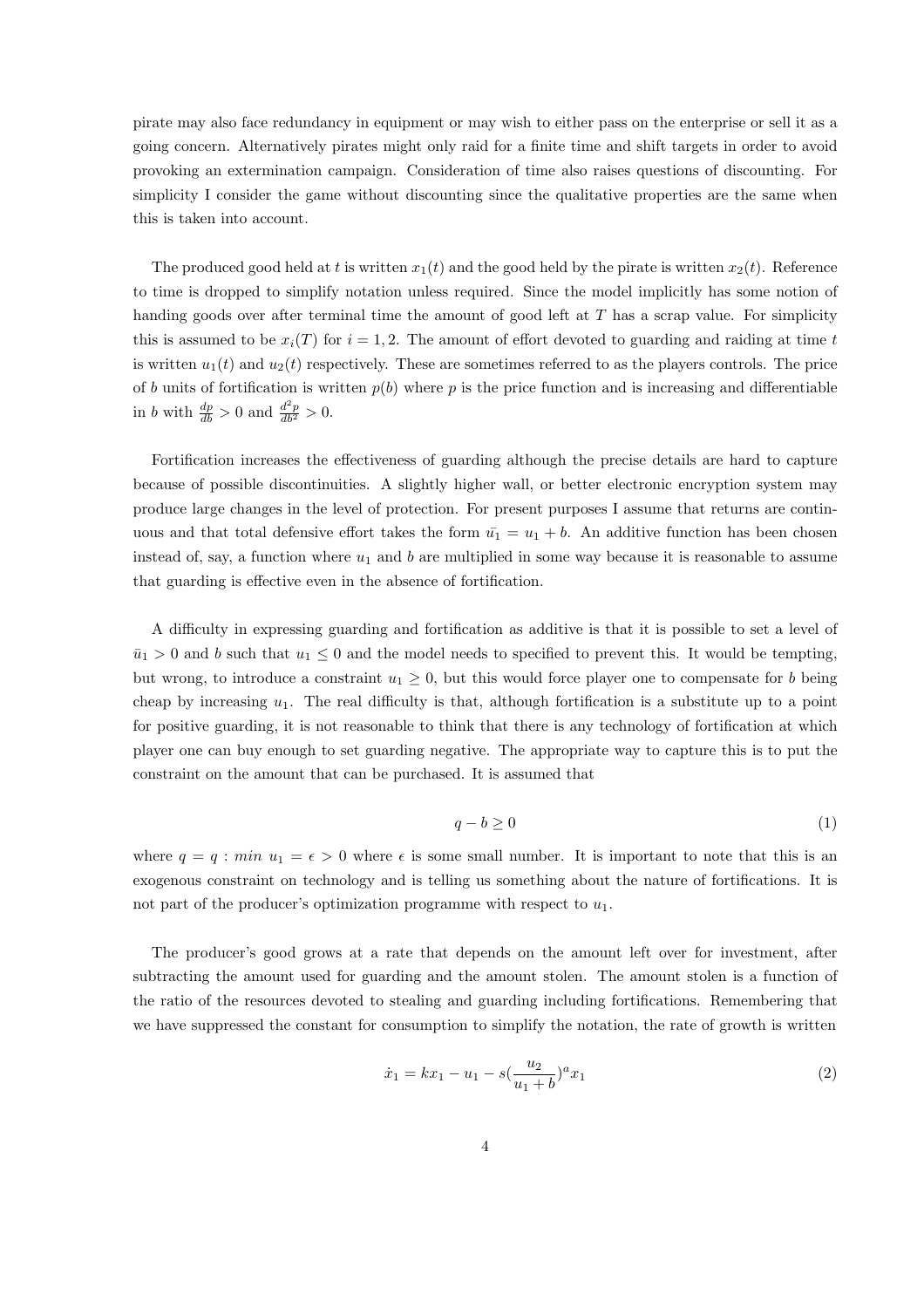where  $a < 1$  is a positive constant,  $k > 0$  is a constant that represents the technology of production and  $s < 1$  is a positive constant that represents the technology of stealing. The constants k and s are referred to as parameters, or coefficeints, of production or stealing, respectively. The form  $kx_1 - u_1$  has been used instead of  $k(x_1 - u_1)$  to simplify the analysis. It must be remembered that equation (2) is the rate of change in  $x_1$ . A situation where  $s(\frac{u_2}{u_1+b})^a$  is large is simply interpreted as a rapid run down of the available resource. It appears reasonable however to require  $s \leq 1$  to cover dead weight losses to stealing.

#### Producer's and pirate's problems.

It is now possible to specify the producer's and the pirate's problems in more detail. Since the payoff depends on resources after costs of defensive activities, the producer's problem is to choose a piecewise continuous  $u_1$  and a b in order to maximize

$$
J_1 = \int_0^T (x_1 - u_1) dt - p(b) + x_1(T)
$$
\n(3)

subject to the constraint in equation (1) and the dynamics of the system given in equation (2).

Because the pirate does not produce, the total amount of the good it possesses is the sum of the amount it has stolen less the amount it has invested in stealing over the time interval and the rate of growth is

$$
\dot{x}_2 = s(\frac{u_2}{\bar{u}_1})^a x_1 - u_2 \tag{4}
$$

It follows in a similar manner that the pirate wants to choose a piecewise continuous  $u_2$  to maximize

$$
J_2 = \int_0^T (x_2 - u_2) dt + x_2(T)
$$
\n(5)

subject to equation (4).

It is assumed that the producer and the pirate have complete knowledge of initial resource holdings, the dynamics of the system and the payoff functions. They use this to formulate their guarding and raiding strategies at the beginning of the game and stick to these strategies for all time.

#### 3 The general case.

#### 1. Necessary conditions for guarding and raiding

The optimal expenditures on defence for the producer and raiding for the pirate are established in Appendix 1 for the case where players' use their Nash equilibrium strategies. These are

$$
\bar{u}_1 = asx_1 \bar{\alpha}_1 (\frac{\bar{\alpha}_2}{\bar{\alpha}_1})^a \quad \text{and} \quad u_2 = asx_1 \bar{\alpha}_2 (\frac{\bar{\alpha}_2}{\bar{\alpha}_1})^a \tag{6}
$$

where  $\alpha_i(t)$  for  $i = 1, 2$  are costate variables for the problems in equations (3) and (5) and  $\bar{\alpha}_1 = \frac{\alpha_1}{1+\alpha_1}$ and  $\bar{\alpha}_2 = \frac{\alpha_2}{1 + \alpha_2}$ . This means that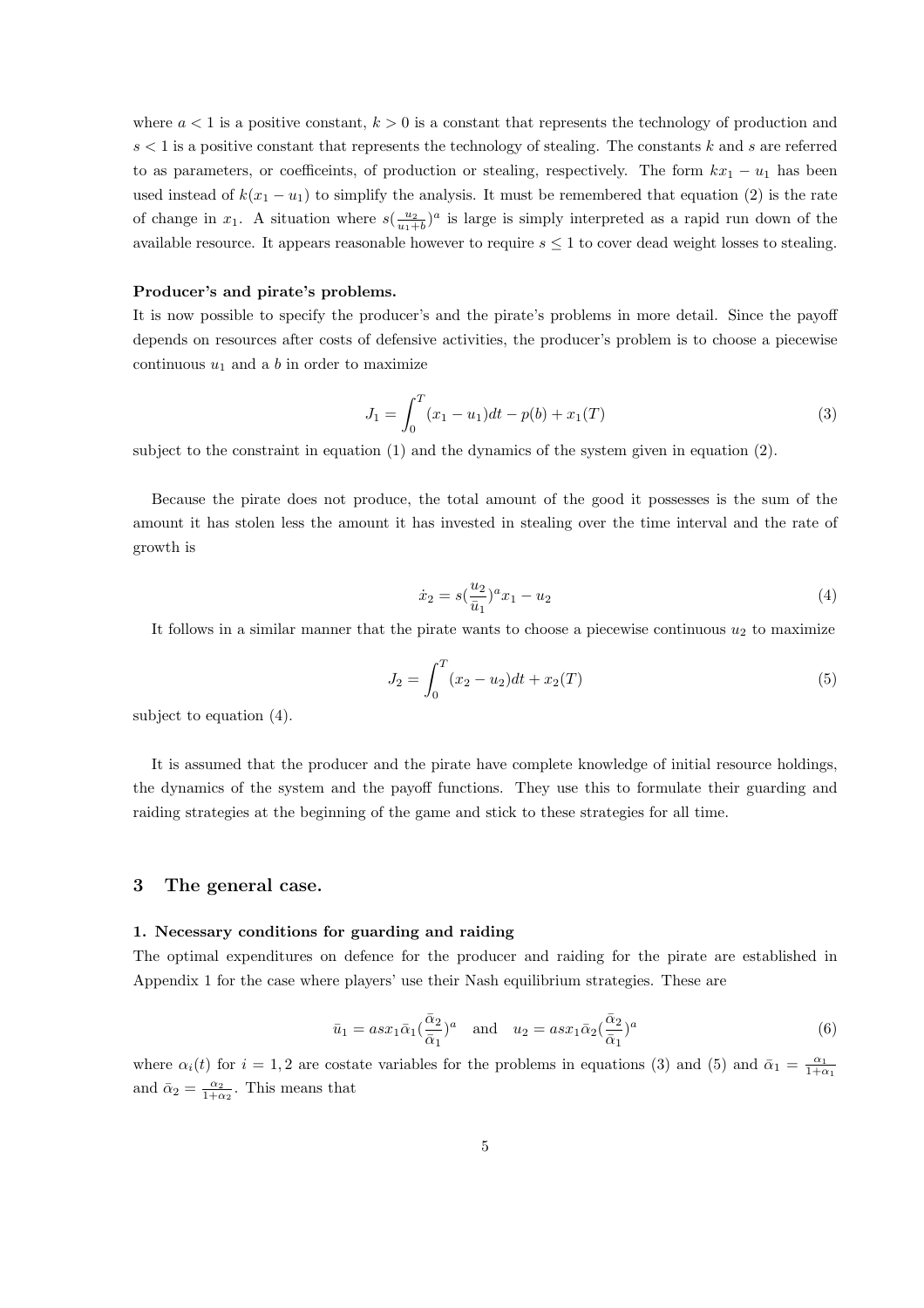$$
\frac{u_2}{\bar u_1} = \frac{\bar \alpha_2}{\bar \alpha_1}
$$

It is also necessary that

$$
\dot{\alpha}_1 = -1 - \alpha_1 (k - s(\frac{u_2}{\bar{u}_1})^a)
$$
 and  $\dot{\alpha}_2 = -1$  (7)

These conditions allow us to establish some of the general properties of the differential game. From equations (6) and (7) it follows that  $\alpha_i$  does not depend on  $x_1$ . This means that

$$
\frac{\partial (u_2/\bar{u}_1)}{\partial x_1} = 0\tag{8}
$$

and hence  $u_1$  and  $u_2$  both increase for an exogenous increase in  $x_1$  with everything else constant.

It follows from equations (4) and (6) that  $\dot{x}_2 = s(\frac{\bar{\alpha}_2}{\bar{\alpha}_1})^a x_1(1 - a\bar{\alpha}_2)$ . This means that

$$
\dot{x}_2 > 0 \tag{9}
$$

and the pirate's resources are always increasing for  $x_1 > 0$  since  $a < 1$  and  $\bar{a}_2 < 1$ .

This seems to indicate the pirate more or less farms the producer and that it pays it to leave resources in the early period of the game in order to be able to take more later on. Note that the result is independent of the scrap value since  $\bar{\alpha}_2 < 1$  always.

#### 2. Fortifications.

The necessary condition for the optimal level of fortification is, from Appendix 1, that

$$
\frac{\partial p}{\partial b} = \int_0^T a s \alpha_1 x_1 u_2^a \bar{u_1}^{-(1+a)} dt - \eta \tag{10}
$$

and this immediately gives us the following proposition

**Proposition 1.** The optimal level of fortification depends only on p, k, s, and T when  $\eta = 0$ .

**Proof.** Substituting the results from equation  $(6)$  into the term under the integral in  $(10)$  gives

$$
\frac{\partial p}{\partial b} = \int_0^T (1 + \alpha_1)
$$

where  $\alpha_1$  only depends on the parameters k, s and T from equation (7). ¤

Proposition 2 says that the amount of fortification purchased, when the upper limit constraint is not active, is the same for all values of  $x_1(0)$ . This is something of a surprise since it might have been expected that fortification would increase if there were more to guard and it can be shown that resources increase as  $x_1(0)$  increases. It will be observed that from the proof of this proposition and Proposition 2, however, that more fortifications will be purchased as the coefficient of production increases for s constant. This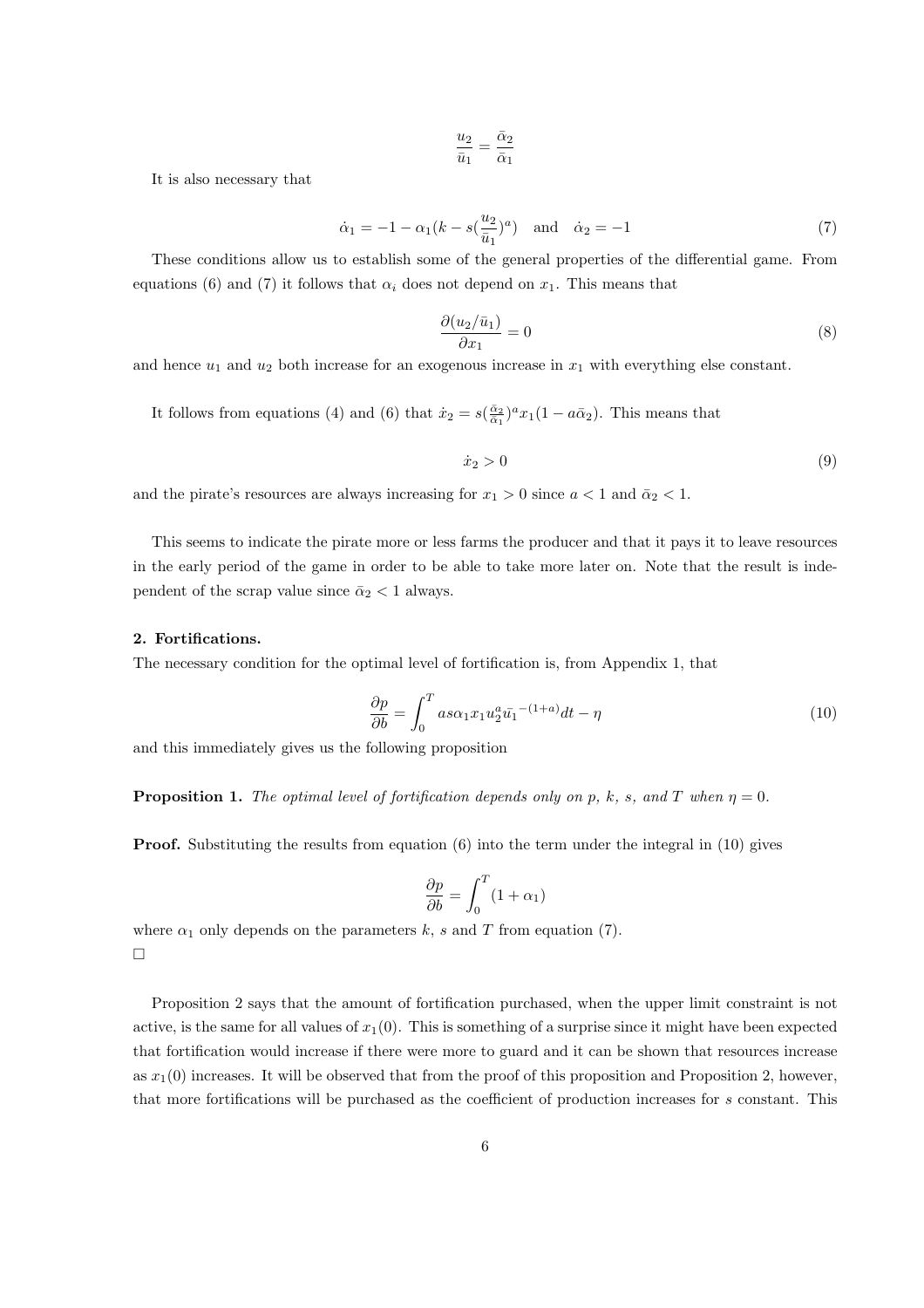because  $\alpha_1$  increases as k increases. It is also shown that guarding increases with an increase in resources. It seems, then, that the producer's optimal purchase of fortifications depends on productivity and that differences in resources, for the same level of productivity are compensated for by adjusting guarding.

This proposition also tells us that, the longer the time horizon for the technology, the more fortification is purchased. This time horizon effect may, however, be offset by the possibility that, if the producer's resources are decreasing, the inequality constraint may become active and reduce the amount of fortification that can be purchased. This point is discussed further below.

For any set of parameters, or initial values of the resource, such that the constraint on fortifications is active the amount purchased is  $b = q$ . For given parameters it follows from (6) that this will occur when  $x_1$  is sufficiently small. This might happen if either  $x_1(0)$  is small or  $x_1$  becomes small at some time as the result of raiding. In the second case the combination of fortification and guarding is insufficient to protect the resources and the producer does better by putting most effort into guarding.

#### 3. Conditions on the costate.

Before looking at the details of different cases it is useful to establish the following facts about the costate.

**Proposition 2.** [a] Suppose  $k = s$ . Then  $\alpha_i = T + 1 - t$  for  $i = 1, 2$ ; [b].  $\frac{d\alpha_1}{dk} \geq 0$ .

Proof. See Appendix 2.

This means that for  $k > s$  we have  $\alpha_1(k, t) > \alpha_1(s, t)$ . It also follows from this proposition and from equation (7) that, for  $k - s > -\delta$  for some small  $\delta > 0$ 

$$
\dot{\alpha}_i < 0 \quad \text{and} \quad \alpha_i > 0
$$

for and all  $t \in [0, 1]$  where  $i = 1, 2$ . I deal with this in more detail in the remark to Appendix 2.

I start with the case where  $k = s$  since this provides a complete analytical solution. From the constraint on feasible values of s we have  $k, s \leq 1$ . I will then concentrate on the case where  $k > s$  since this is the most plausible and the most interesting.

#### 4 Parameters of stealing and production equal.  $k = s$ .

#### 1. Trajectories.

The rate of growth from production and the loss to stealing are always equal along the optimal trajectory, in this case, regardless of the initial values of the resource, and the amount of resources in the system decreases for all time. Since the producer's resource is constantly decreasing the amount spent on fortifications must become negligible for T sufficiently large. This offsets the tendency to invest more in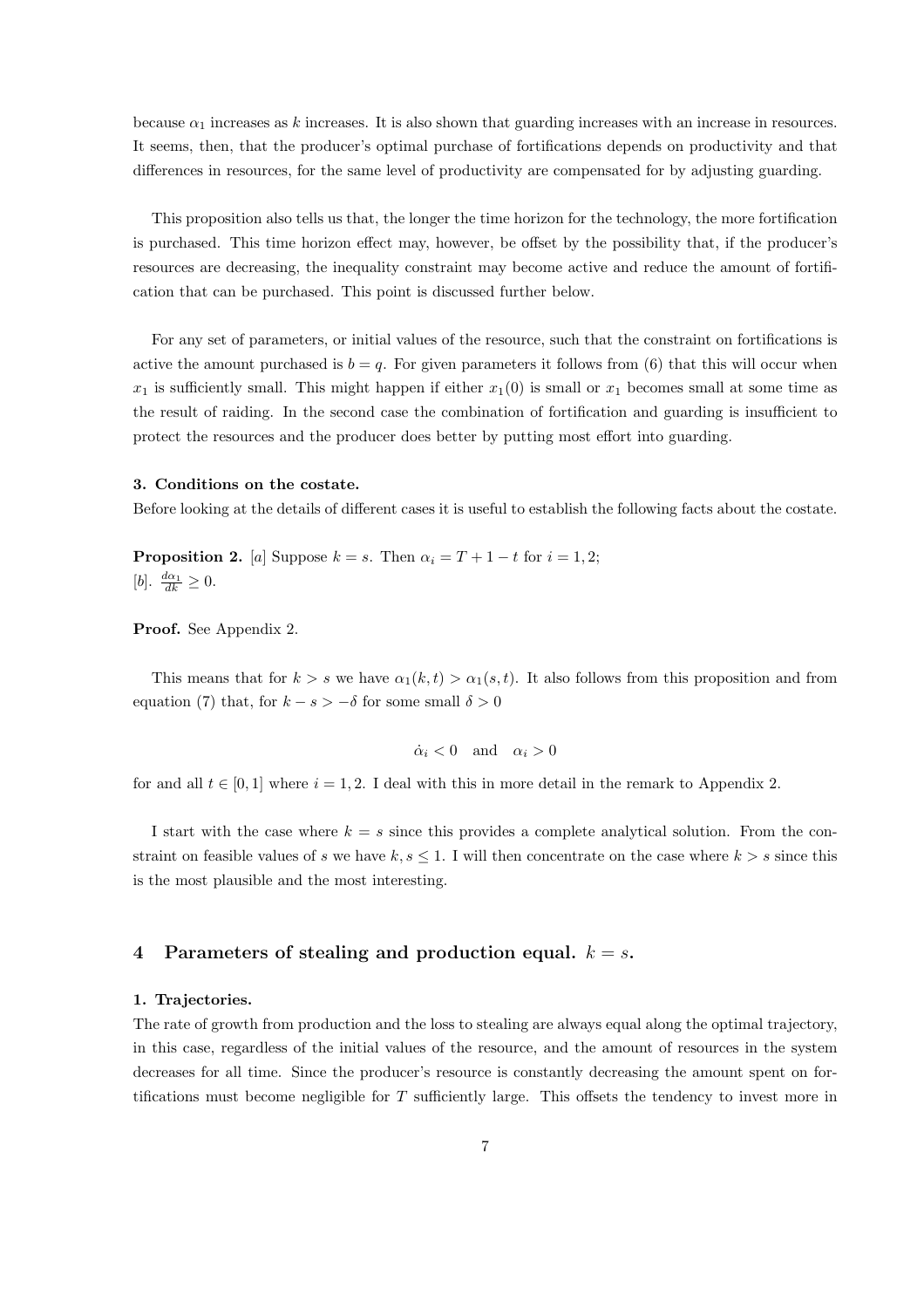fortification for a larger T noted in the discussion of Proposition 1.

In order to support these assertions, the trajectory for the produced good and the relation between fortification guarding and raiding are obtained by substituting the results from Proposition 2 into equations  $(2)$  and  $(6)$ . This gives

$$
\dot{x}_1 = -u_1
$$

where  $u_1 = asx_1\bar{\alpha}_1 - b \geq 0$  and this equation is solved in Appendix 3 to get the explicit trajectory for  $x_1$ . See fig. 1. (a). It follows immediately that

$$
\dot{x}_1 \le 0 \quad \text{and} \quad \ddot{x} \ge 0
$$

where the second inequality comes from the sign on  $\dot{u}_1$ . Hence  $x_1$  tends to zero for t sufficiently large but at a decreasing rate. It can also be shown by differentiating the equation for  $x_1$  in Appendix 3 that as T becomes larger  $x_1$  converges for different initial values  $x_1(0)$ 

To get the sign on  $\dot{u}_1$  note that from equation (6) and Proposition 2 we have  $u_2 = \bar{u}_1$  and differentiating  $\bar{u}_1$  gives

 $\dot{u}_i \leq 0$ 

for  $i = 1, 2$  for all t. It also follows from the fact that  $\overline{u}_1 = u_1 + b$  that  $u_1 < u_2$  for a price p such that  $b > 0$  along an optimum path.

Since losses to the producer are gains to the pirate there is no conclusion about the trajectory of  $x_2$ that follows automatically from the fact that  $\dot{x}_1 < 0$ . We know from equation (9) however that  $\dot{x}_2 > 0$ and rewriting  $\dot{x}_2 = sx_1(1 - a\bar{\alpha}_1)$  gives the additional information

$$
\ddot{x}_2 > 0
$$

for all  $t$ . This gives a trajectory in phase space something like fig. 1. (b).



Figure 1. Trajectory of resources. (a) For producer. (b) For producer and pirate.

An interesting property of this trajectory is that, since  $x_2$  is increasing for all time at an increasing rate, it never pays the pirate to raid at such a high level that it drives the producer's resources too small. It will be noted that raiding activity decreases with time. This might be interpreted as something like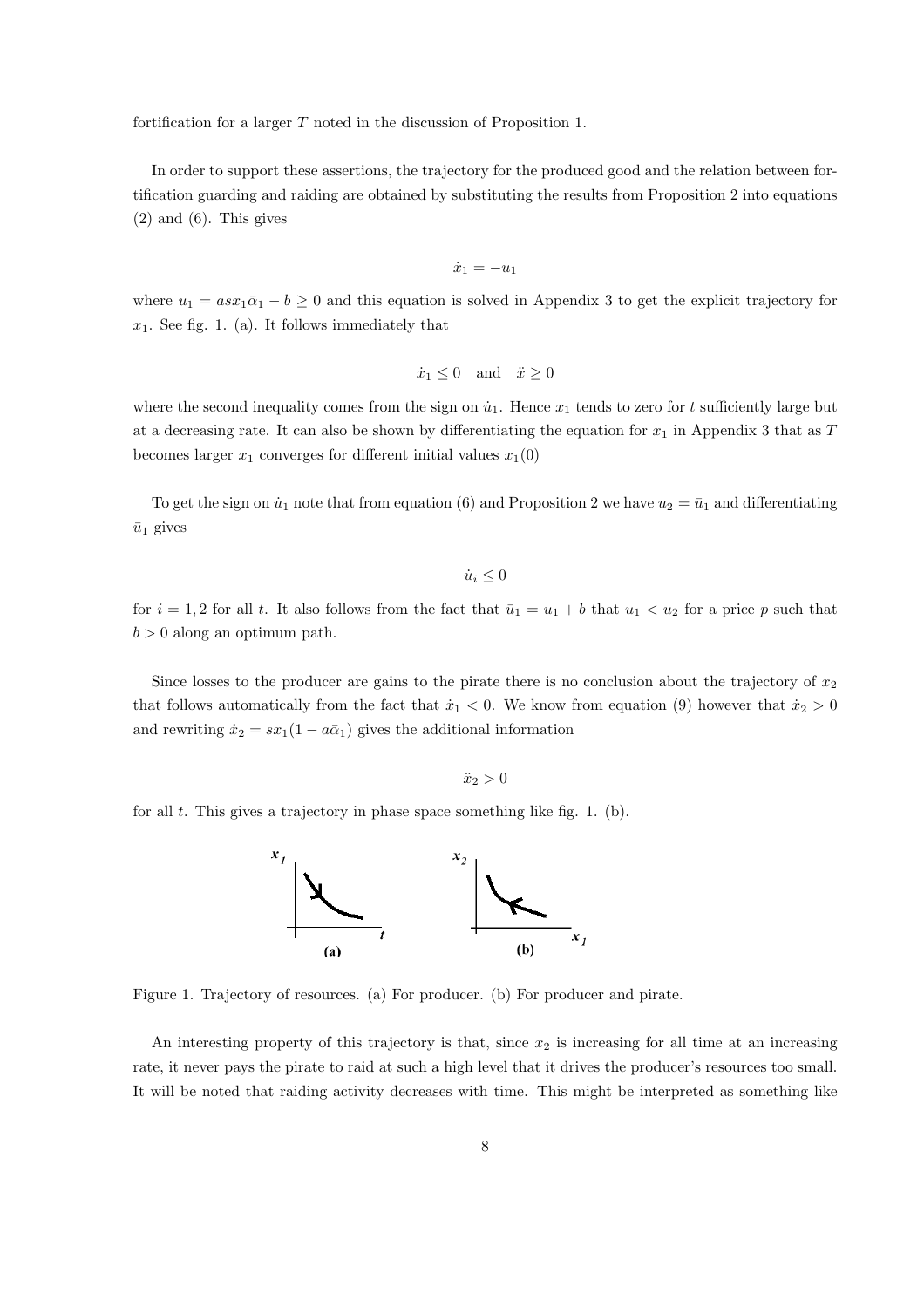the pirate farming the producer.

What seems to be happening in this case is that the producer's productivity is so low that it is too poor to defend itself sufficiently to stop its resources declining. I consider what happens when the producer is wealthier and productivity increases in the discussion of  $k > s$ .

#### 2. Fortifications.

The fact that  $x_1$  is decreasing means that the amount of produced goods will eventually become small. It follows that the amount of effort put into guarding and raiding also becomes small since  $x_1 \to 0$  means that  $u_1 \to 0$ . Because of the technological constraint on fortifications it follows that  $\bar{u}_1 \to 0$  for any price function p. This means that  $x_1 > 0$  for all time regardless of the initial value of  $x_1$ . It also means that, for T sufficiently large, the amount of fortifications purchased by the settler becomes negligibly small.

There are at least two ways to look at this result. The first is that, if the initial value of the resource is low there isn't much to protect and the settler can't afford much fortification. The second adds to our intuition about the technological constraint. It is that, for  $T$  large, the amount of the resource becomes small for some period of time and also  $u_2 \to 0$ . This means that there is a period of time during which the fixed fortification becomes useless and no longer justifies the initial expense. It follows that the settler is better off investing in temporary guarding costs which can be wound down as the resource becomes smaller.

When the technological constraint on fortification is not active the price affects the strategies of both the settler and the pirate. To understand this the equation for  $x_1$  with respect to the price of fortifications along the optimal path is differentiated in Appendix 3. Using the fact that  $\frac{\partial b}{\partial p} < 0$  from equation (10) gives

$$
\frac{\partial x_1}{\partial p} \le 0\tag{11}
$$

It follows that the producer has less resources at any time if the price of fortifications increases, as might be expected.

Changes in effort devoted to fortification and guarding are slighly less obvious. It follows from equation  $(11)$  that

$$
\frac{\partial \bar{u}_1}{\partial p} \le 0 \tag{12}
$$

for  $i = 1, 2$  and hence the total amount of resources devoted to defending and to stealing decrease as the price of fortifications increases.

In the case of resources devoted to guarding the sign on  $\frac{\partial u_1}{\partial p}$  is given in Appendix 3 by the sign on  $\left(-1-\frac{\bar{\alpha}_1}{\bar{\alpha}_1(0)}\frac{\partial b}{\partial p}\right)$ . This gives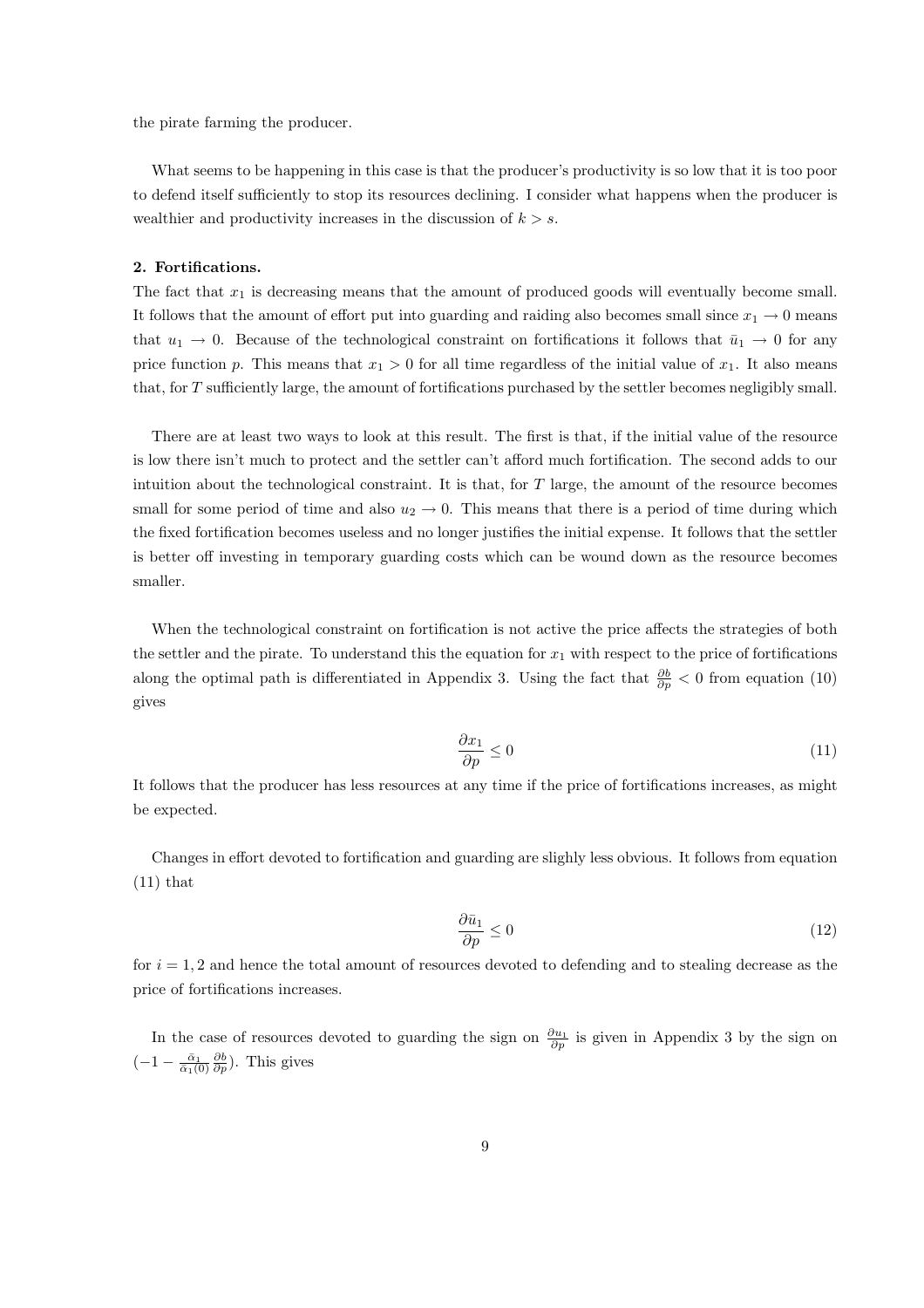$$
\begin{array}{c|c|c}\n\hline\n\frac{\partial u_1}{\partial p} < 0 & \text{for all} \quad t \quad \text{for} \quad \frac{\partial b}{\partial p} \quad \text{sufficiently small} \\
> 0 & \text{for} \quad t \in [0, s) \quad \text{and} \quad < 0 \quad \text{for} \quad t \in (s, 1] \\
> 0 & \text{for all} \quad t \quad \text{for} \quad \frac{\partial b}{\partial p} \quad \text{sufficiently large}\n\end{array}
$$

What the first inequality, and equation (12), tells us is that, if the optimal level of fortifications is not very sensitive to price, the producer reduces expenditure on fortification and also guards less. In this case the producer is trying to minimize the loss of fortification by shifting expenditure out of guarding. Note that, from equation (10), the optimal level of fortifications will not be sensitive to an increase in price when the quantity of fortifications purchased is not sensitive to price.

In the second and third inequalities the producer is partly compensating for a reduction in the amount of fortifications purchased by increasing guarding. This also tells us that, if guarding cannot be increased for all time, an increase near the beginning will have the greatest overall impact on resources.

In order to generalize the analysis, and deal with the case where the coefficient of production changes relative to that of sstealing, I now consider the case  $k > s$ . For  $k < s$  it is obvious that the system contracts for all t.

#### 5 Unequal parameters.  $k > s$ .

#### 1. Trajectories.

The rate of growth for the produced good might be expected to increase for  $k > s$ , but this is not guaranteed since the pirate may respond with a greater stealing effort and swamp the gains. Since there isn't much hope of getting an explicit solution for  $\alpha_1$  in terms of t we have to use the equations in (6) to analyse the trajectory of the good. Rewriting equation (2) gives

$$
\dot{x}_1 = \varphi(t)x_1 + b \tag{13}
$$

where  $\varphi = k - s(\frac{\bar{\alpha}_2}{\bar{\alpha}_1})^a (1 + a\bar{\alpha}_1)$  and this is solved explicitly to give

$$
x_1(t) = be^{\int_0^t \varphi(s)} \left( \int_0^t e^{-\int_0^s \varphi(q)} ds + x_1(0) - p(b) \right)
$$
\n(14)

The effect of a change in the parameter of production on  $\varphi$  is calculated in in Appendix 4 (a) to give

$$
\frac{\partial \varphi}{\partial k} > 0
$$

It is not possible to get a sign for  $\dot{\varphi}$  but it is bounded with  $|\dot{\varphi}| < \delta(\frac{1}{2} \pm \epsilon \dot{\alpha_1})$  for  $\delta < 1$  and some small  $\epsilon$ . See Appendix 4 (b).

The possible trajectories for  $x$  can now be expressed in terms of  $k$  for  $s$  fixed as follows. (i).  $k \geq k_1 : \varphi > -\epsilon$  for some  $\epsilon > 0$  for all t. Then  $\dot{x}_1 > 0$  for all t.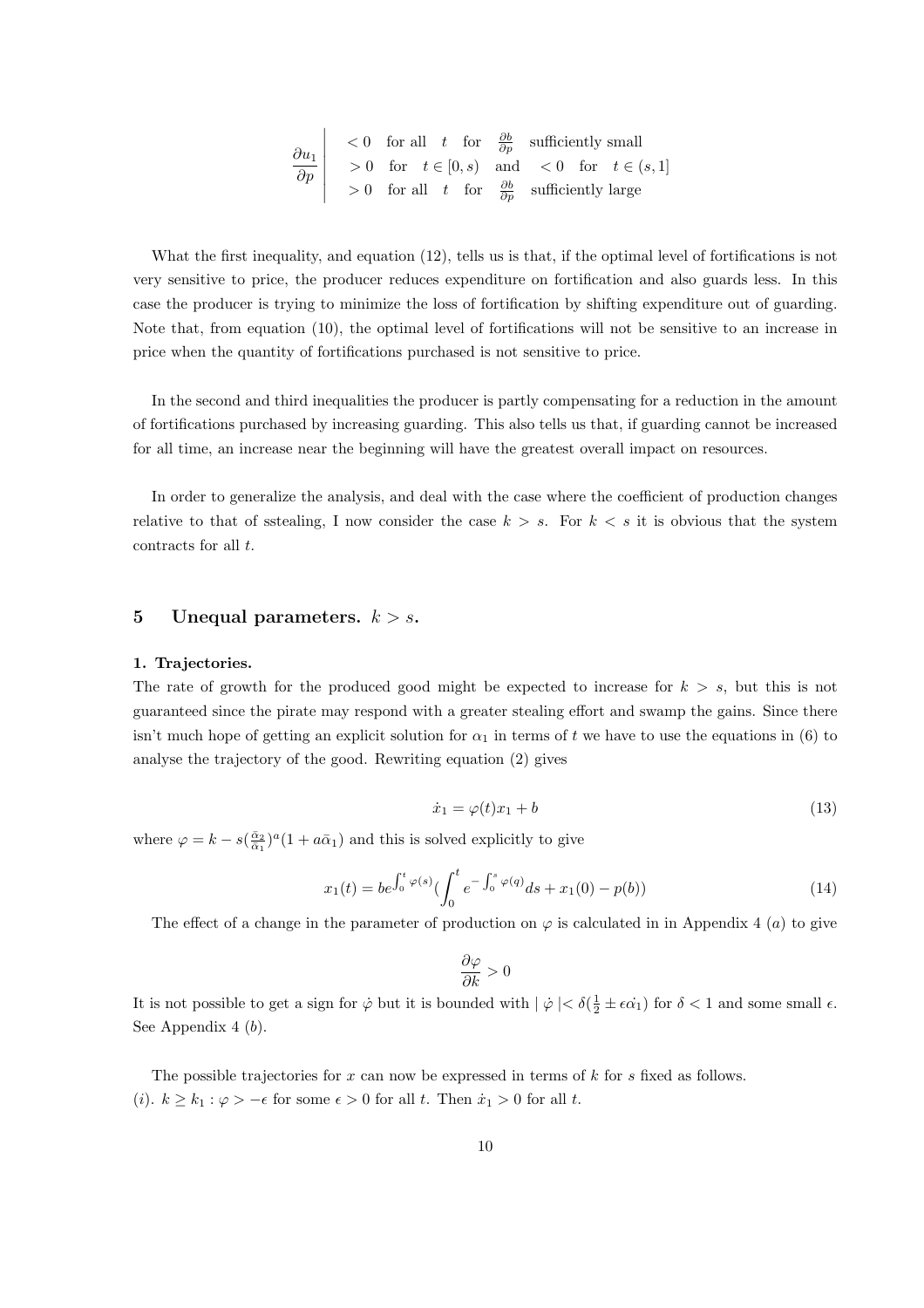(ii).  $k \leq k_2$ :  $\varphi < -\delta$  for all t for some  $\delta > \epsilon$ . Then for  $x_1(0)$  sufficiently large  $\dot{x}_1 < 0$  for all t and for an  $\epsilon: x_1(0) < \frac{-b}{\varphi}$  it is possible  $\dot{x}_1 > 0$ . See fig. 2 for an example. The slope of  $x_1$  comes from  $\ddot{x}_1 = \varphi \dot{x}_1 + \dot{\varphi} x_1$ where  $\dot{\varphi}$  is assumed small.

(*iii*).  $k_2 < k < k_3 : \dot{x}_1$  switches signs.

It might help to set out the connection between case  $(ii)$  and  $(iii)$ . Remember from Proposition 2 that b will depend on k through the inequality constraint  $u_1 - b \geq \epsilon$  for  $\epsilon > 0$  some small number. There are two possibilities:

(a). k decreasing in case (ii). This means  $\frac{-b}{\varphi}$  becomes smaller since  $\varphi$  becomes smaller and the line  $\frac{-b}{\varphi}$ in fig. 2 moves down. At some point, the condition  $x_1(0) < \frac{-b}{\varphi}$  cannot be met and  $\dot{x} < 0$  always. It will be noted from the previous section that this occurs when  $k = s$ . In this case there is no starting point below the line  $\frac{-b}{\varphi}$  because there is no  $x_1(0) < \frac{-b}{\varphi}$  such that  $u_1 = asx_1\alpha_1 - b > 0$ .

(b). k increasing. This means  $|\varphi| \to 0$  and  $\frac{-b}{\varphi}$  becomes arbitrarily large. This means that for  $b > 0$  and any  $x_1(0)$  it is possible to find a  $\varphi < \epsilon$  such that  $\dot{x} > 0$  always.



Figure 2. Example of dynamics for the produced good for  $\varphi < 0$  and  $k > s$ .

Case *(iii)* takes care of the indeterminacy for  $\dot{x}$  in the intermediate region  $k_2 < k < k_3$ . Since we do not have a sign for  $\dot{\varphi}$  it is possible that this is either increasing or decreasing. This can be thought of as less general and, since  $|\phi|$  is small, less important than cases (i) and (ii). I have listed the possibilities in Appendix  $4(c)$ .

It is more difficult to analyze the trajectories of resources devoted to stealing and raiding than in the previous section because these depend on the value of  $x_1$ . In Appendix 4 the equation in (6) is differentiated to give

$$
sign \dot{u}_i = sign \left(\frac{\dot{x}_1}{x_1}\bar{\alpha}_i + \dot{\alpha}_i \mp \frac{\tau}{x_1}\right)
$$

for some small  $\tau$ , for  $i = 1, 2$ . It is immediate that, if  $\dot{x}_1 < 0$  we have  $\dot{u}_i < 0$ , although it is, of course, more accurate to say that the trajectory  $\dot{x} < 0$  is the optimal path produced by the optimal contols  $\dot{u}_i < 0$ . If  $\dot{x}_1 > 0$  and  $\frac{\dot{x}_1}{x_1}$  is sufficiently large  $\dot{u}_i > 0$ .

#### 2. Fortifications.

The effect of a change in the price of fortifications on the trajectory of the produced good can be obtained by straightforward differentiation of equation (14). This gives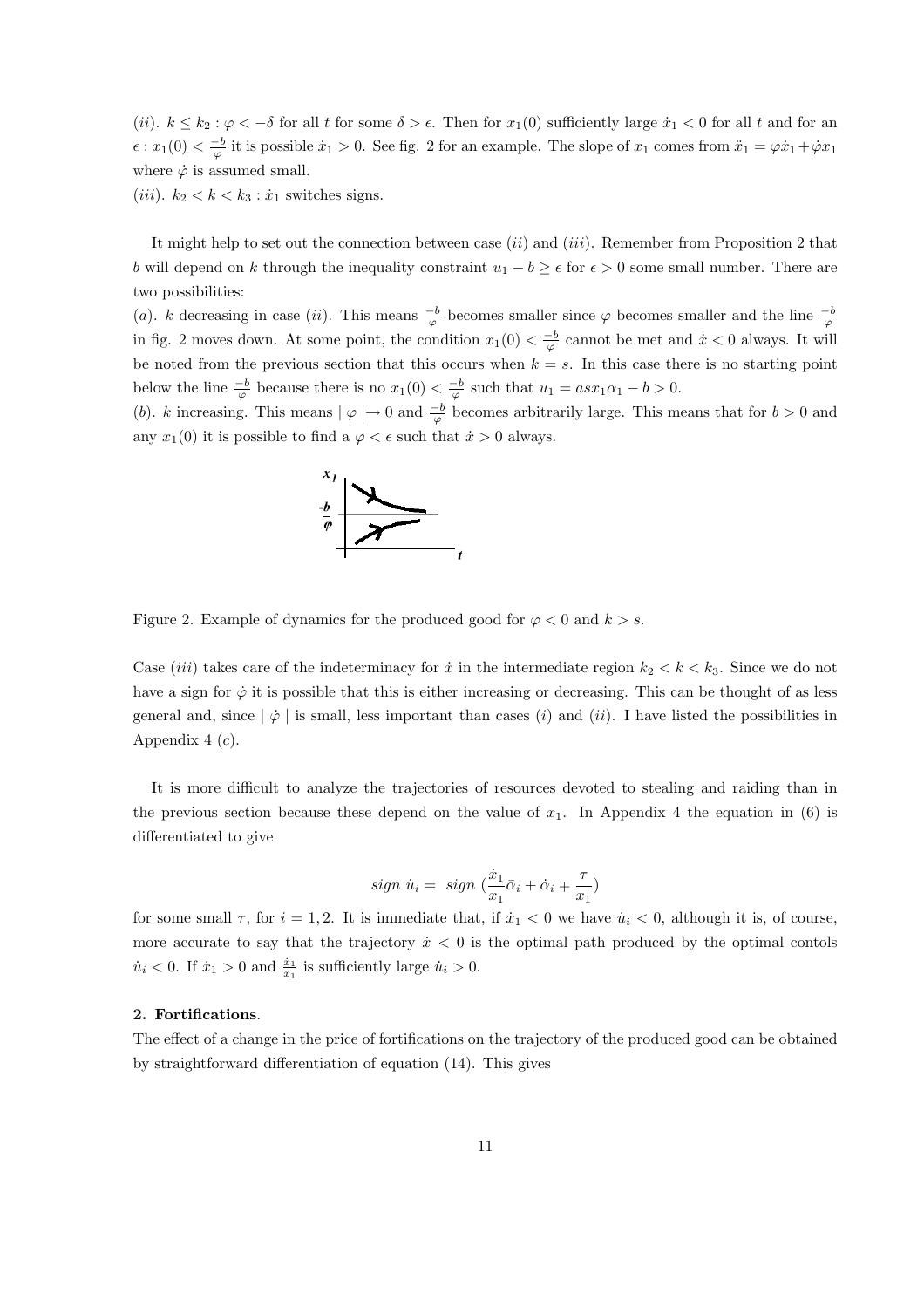$$
\frac{\partial x_1}{\partial p}\leq 0
$$

and hence from (6) for defence and raiding

$$
\frac{\partial \bar{u}_1}{\partial p} \le 0 \quad \text{and} \quad \frac{\partial u_2}{\partial p} \le 0
$$

which gives similar trajectories to the case where  $s = k$ . We also get similar possibilities to the case  $k = s$ for changes in the trajectory of guarding.

#### Increase in the parameter of production.

The effect of an increase in the coefficient of production is to give the producer more resources and to increase expenditure on defence for all time. This follows from the equation (14), the fact that  $\frac{\partial \varphi}{\partial k} > 0$ and from the first equation in (6) which give

$$
\frac{\partial x_1}{\partial k} > 0 \quad \text{and} \quad \frac{\partial \bar{u}_1}{\partial k} > 0
$$

and since  $\frac{\partial (\bar{\alpha}_2/\bar{\alpha}_1)^a}{\partial k}$  < 0 it also follows that the amount of effort put into raiding relative to the amount of effort put into guarding and fortification decreases as productivity increases. This means that the proportion of the produced good lost to stealing decreases as productivity increases.

It is more difficult to analyse the effect of an increase in productivity on the pirate's resources and on raiding. This is because the pirate gains from having more to steal, but loses because of the increased effort put into fortifications and guarding by the producer and the outcome depends on the ratio of the gains from the extra goods to steal and the losses from extra defence. In addition, even if the pirate increases stealing, it may get less goods owing to the increase in defensive activity.

To begin with it can be shown that the pirate's resources always increase whenever it is optimal for it to put more effort into raiding. This is an interesting result because it rules out the possibility that an increase in raiding is sometimes a purely defensive move designed to reduce losses. It follows from the fact that the signs on  $\frac{\partial u_2}{\partial k}$  and  $\frac{\partial x_2}{\partial k}$  are given by the sign on

$$
\frac{\partial x_1}{\partial k} + ax_1 \frac{\bar{\alpha}_1}{\bar{\alpha}_2} \frac{\partial (\bar{\alpha}_2/\bar{\alpha}_1)^a}{\partial k} \tag{15}
$$

It will be noted, from equations (7) and (14) that  $\frac{\partial \bar{\alpha}_1}{\partial k}$  is independent of  $x_1$  and  $\frac{\partial x_1}{\partial k}$  only depends on  $x_1(0)$  but is positive for  $x_1(0) = 0$ . This means that we can make rewrite equation (15) and alter  $\frac{\partial x_1/\partial k}{x_1}$ without changing  $\frac{\partial \bar{\alpha}_1}{\partial k}$ . For  $\frac{\partial x_1/\partial k}{x_1}$  sufficiently large

$$
\frac{\partial u_2}{\partial k} > 0 \quad \text{and} \quad \frac{\partial x_2}{\partial k} > 0
$$

with the reverse inequalities for  $\frac{\partial x_1/\partial k}{x_1}$  sufficiently small. This says roughly that, for any period during which the rate of change in the amount of the resource, relative to the existing amount is large, the pirate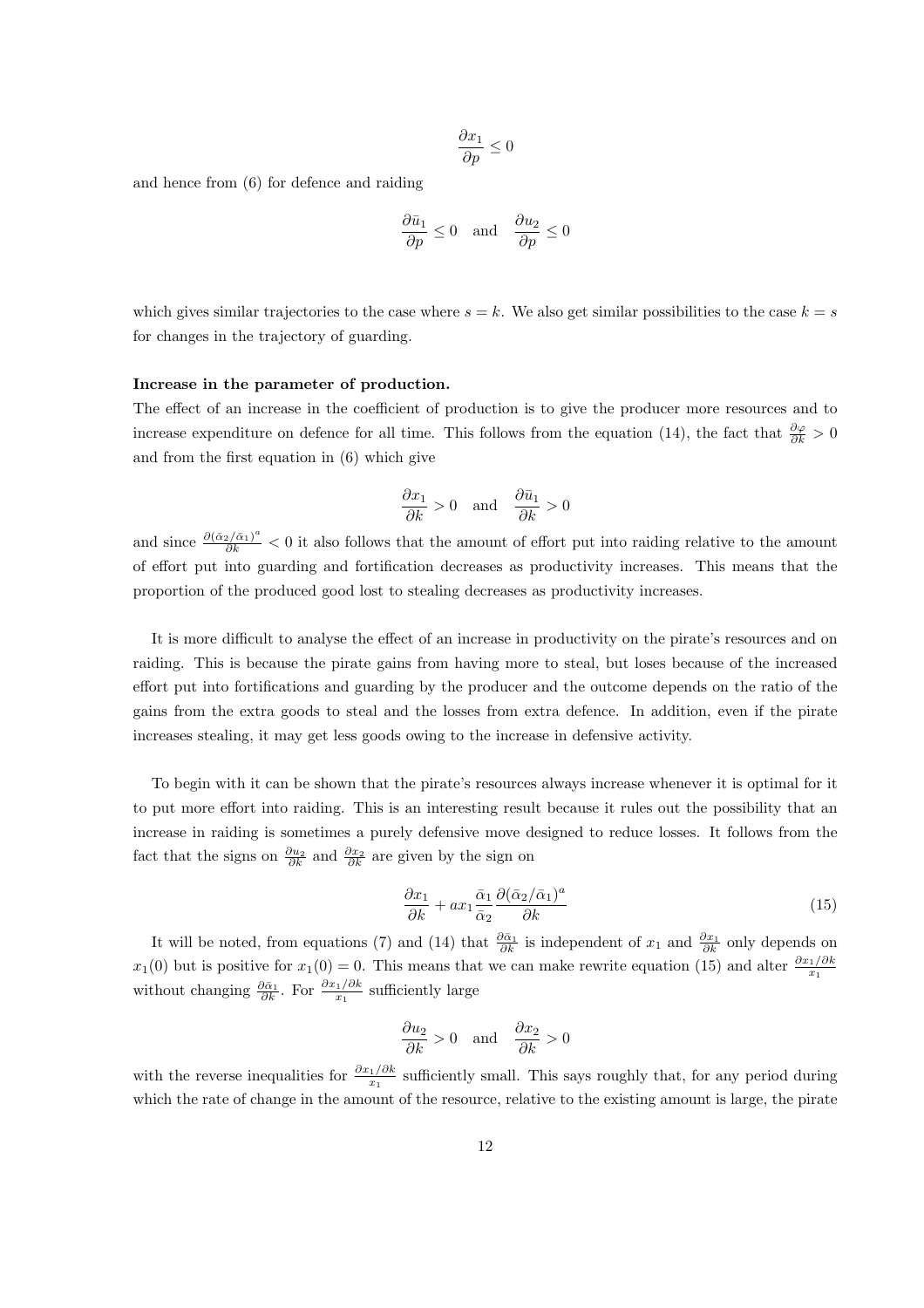does better by increasing its stealing effort.

Since  $\frac{\partial x_1}{\partial k} > 0$  always there is some  $x_1$  sufficiently small that  $\frac{\partial u_2}{\partial k} > 0$ . Consider what happens as k increases. For k sufficiently large it is possible that there is some  $k = \kappa$  such that raiding would always decrease for  $k > \kappa$ . In this case we could have the interesting possibility that the pirate initially becomes better-off as the producer gets more productive and wealthier, but at some point starts to becomes poorer. See fig. 3 for an example. Note from equation (9), however, that, even though the pirate's take decreases with  $k$ , it continues to increase throughout the game.

How is a decrease in raiding and in the pirate's resources with an increase in the wealth of the producer explained? There are two intuitions at work in this case. The first is that a fatter target would attract more, rather than less, piracy because there is more to steal. The second is that a fatter target can afford more defence and has sufficient resources to make raiding prohibitively expensive. In this regard, there are many historical examples where pirates prevail when their targets are poor but get put out of business when their targets can afford enough deterrence. A good illustration of this is the demise of piracy and white slavery in the Atlantic and Mediterranean [14]. A more contemporary example comes from individuals or firms that are able to use threats of litigation to prevent raiders moving in on established markets.



Figure 3. Relation between productivity and resources put into raiding.

Although the second intuition gives some of the explanation it is important to emphasise that simply being rich isn't enough. An increase in wealth alone will not explain the change in raiding because it was shown in equation (8) that raiding and defence increase in proportion for an exogenous increase in the producer's resources. It is wealth together with an increase in productivity that makes it optimal for the producer to spend enough to force the pirate to reduce raiding.

#### 6 Conclusion.

This paper has studied the dynamics of struggles over resources in a model of producers and pirates that may go some way to explaining the dynamics of a firm, or economy, under continuous attack from a raider and help in understanding some of the strategic issues. The specific results are summarised with reference to the questions in the introduction.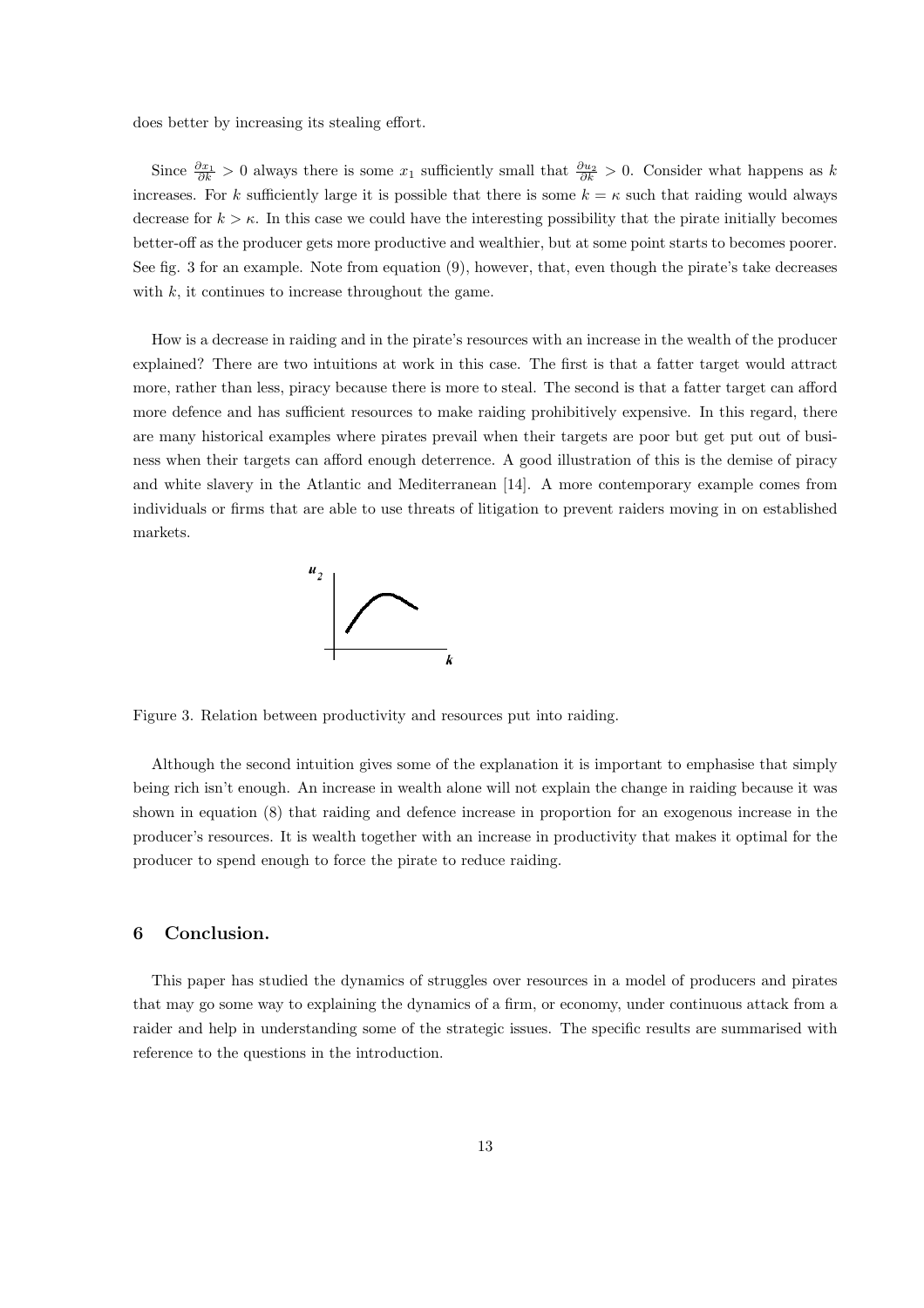$(i)$ . The pirate's optimum strategy is to more or less farm the producer so that it takes less near the beginning of the game and increases its take continually. This dynamic is maintained even when the take per unit of time is reduced owing to an increase in productivity. This sort harvesting relationship is probably typical of a far-sighted predator. It indicates that a producer pirate system based on optimizing behaviour does not cycle in the same manner as the Lotka-Volterra predator-prey relation. The trajectory of the producer's resources depend on its productivity and the initial value of its resources.

(ii). If the parameter for production is smaller than the parameter for stealing the producer's resources decline and resources put into defence and raiding decrease. If the producer's parameter of production is increasing, however, and it has sufficient wealth, it can buy enough defence to force the pirate's raiding and resources to decline as productivity increases. These results extend the argument in [2] that security of possessions increases as the ratio of the effectiveness of stealing to effectiveness of guarding declines. In addition to putting the problem in a dynamic setting, I derive the relative effectiveness of stealing and defence from changes in productivity, rather than assuming them directly.

(iii). Resources put into defence are almost always greater than resources put into raiding. The amount of fortifications depends on the parameters of production and stealing and is either constant for all initial values of the resource, or is determined by the lowest level of resources.

 $(iv)$ . Investment in fortifications may become negligible if there is only a small amount of resources available at any time. One example of this would be where resources are declining and there is a large time horizon. In this case it pays to invest in the flexible guarding technology that can be wound down as resources decrease. This explains why groups that are not productive enough to ensure resource growth in the long run may do better by choosing a flexible guarding strategy. It is not that they cannot afford fortifications, but that the cost does not repay the return.

(v) As the price of fortification increases, less resources are put into fortification and the producer is worse off as expected. Resources put into guarding will also decrease if fortification is not very sensitive to price, but may otherwise increase.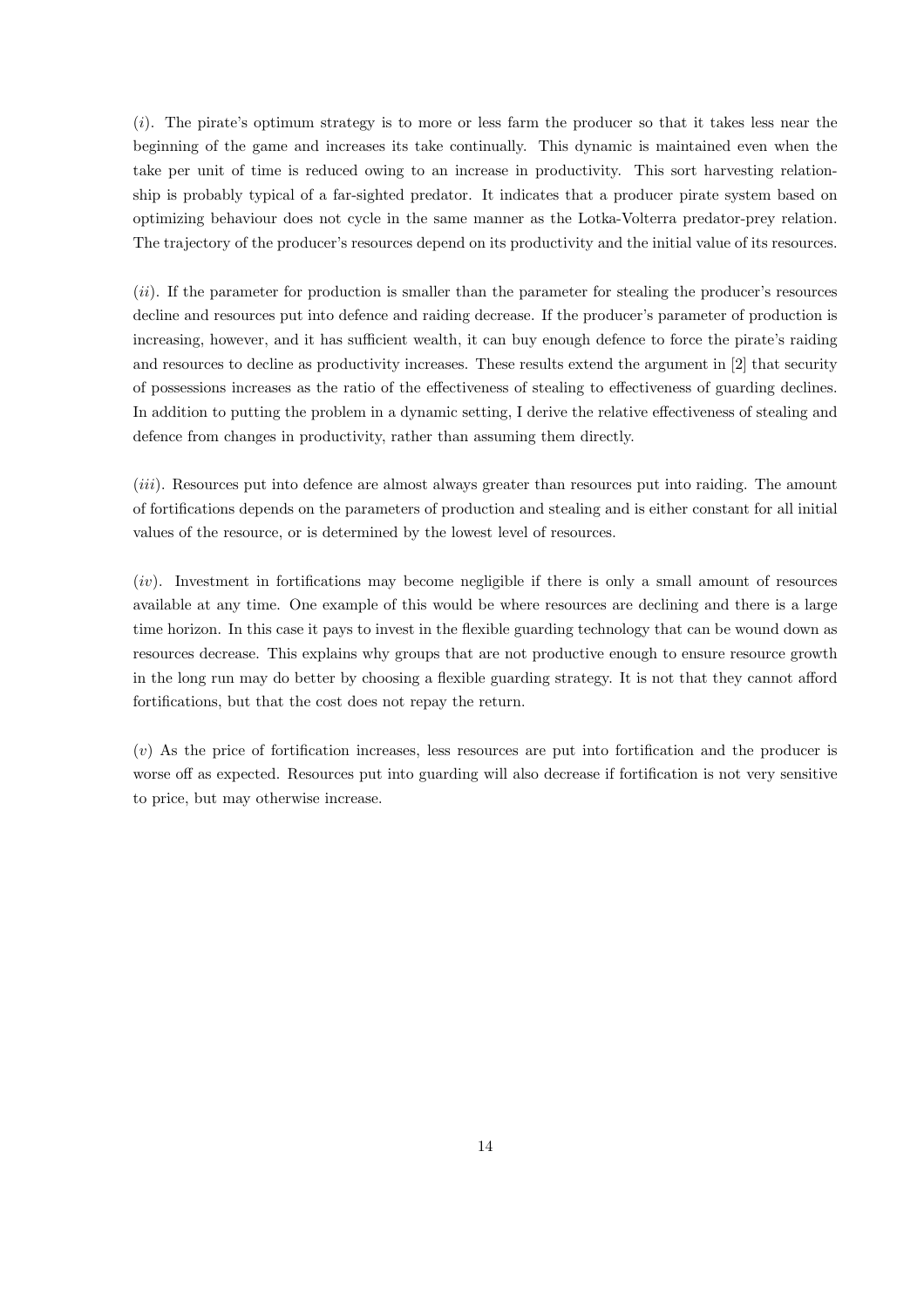#### Appendix 1.

The Lagrangian for the producer's problem is

$$
L = x_1 - u_1 + \alpha_1(kx_1 - u_1 - (s\frac{u_2}{u_1 + b})^a x_1) + \eta(q - b)
$$

where  $\alpha_1(t)$  is the costate variable and  $\eta(t)$  is a multiplier with  $\eta(t) \geq 0$  and  $\eta(t)(q - b) = 0$ . The Hamiltonian for the pirate problem is

$$
H_2 = x_2 - u_2 + \alpha_2 (s(\frac{u_2}{u_1 + b})^a x_1 - u_2)
$$

where  $\alpha_2(t)$  is the costate variable. From the Pontryagin principle, the necessary conditions for the existence of a set of Nash equilibrium controls are that there exist piecewize continuous  $u_1$  and  $u_2$  that satisfy  $\bar{u}_1^{(1+a)} = asu_2^a x_1 \bar{\alpha}_1$  and  $u_2^{(1-a)} = as\frac{x_1}{\bar{u}_1^a} \bar{\alpha}_2$  where  $\bar{\alpha}_1 = \frac{\alpha_1}{1+\alpha_1}$  and  $\bar{\alpha}_2 = \frac{\alpha_2}{1+\alpha_2}$ . For the level of fortification to be an internal optimum we require  $\frac{\partial (L-p)}{\partial b} = 0$ .

#### Appendix 2.

**Proof of Proposition 2.** [a]. Suppose  $\alpha_i(t) = \psi(t)$  for  $i = 1, 2$ . Now substitute for  $(\frac{u_2}{\bar{u}_1})^a$  expressed in terms of  $\alpha_1$  and  $\alpha_2$  into (7) to give  $\dot{\alpha}_1 = -1 = \dot{\alpha}_2$  and solving this gives  $\psi(t) = 2 - t$  and this is sufficient for the proof from the uniqueness of the solution to the differential equation.

[b]. The idea is to start at  $t = 1$  for  $\alpha_1(1) = 1$  and then complete the proof for all t by backward induction. Let  $\hat{k} > k$ . The rhs derivative at  $t = 1$  is just  $\frac{d\hat{\alpha}_1}{dk} = -\alpha_1 < 0$ . This means that  $\dot{\alpha}_1$  is becoming more negative and  $\alpha_1(\vec{k}) > \alpha_1(k)$  in some interval  $(1 - \epsilon, 1]$  by the continuity of  $\dot{\alpha}_1$ . Hence  $\frac{d\alpha_1}{dk} > 0$  in  $(1 - \epsilon, 1]$ and . Now differentiate  $\dot{\alpha_1}$  at  $t = 1 - \epsilon$ . This gives

$$
\frac{d\dot{\alpha}_1}{dk} = -\frac{d\alpha_1}{dk}(k - s(\frac{\bar{\alpha}_2}{\bar{\alpha}_1})^a) - \alpha_1(1 + as(\frac{\bar{\alpha}_2}{\bar{\alpha}_1})^{a-1}\frac{\frac{d\bar{\alpha}_1}{dk}\bar{\alpha}_2}{\bar{\alpha}_1^2})
$$

where  $\frac{d\alpha_1}{dk} = \frac{\frac{d\alpha_1}{dk}}{(1+\alpha_1)^2} > 0$  since  $\alpha_1(k) > \alpha_1(k)$  at  $1-\epsilon$ . This means the second term on the *rhs* is less than zero. Since  $\frac{d\alpha_1}{dk} > 0$ ,  $k > s$  and  $\frac{\bar{\alpha}_2}{\bar{\alpha}_1} < 1$  at  $1 - \epsilon$  the first term on the *rhs* is also less than zero. This means that  $\frac{d\dot{\alpha}_1}{dk} < 0$  evaluated at  $1 - \epsilon$  and hence  $\alpha_1(\vec{k}) > \alpha_1(k)$  in some interval  $(1 - 2\epsilon, 1]$  and  $\frac{d\alpha_1}{dk} > 0$ in this interval. This is all that is needed to complete the induction.

**Remark.** It might be expected that  $\dot{\alpha}_1 < 0$  always. To see that this cannot be guaranteed consider  $k = 0$ . This gives  $\dot{\alpha}_1(1) = -1 + \alpha_1 s(\frac{u_2}{\bar{u}_1})^a = -1 + s < 0$  since  $\alpha_1(1) = 1$  for  $i = 1, 2$  and hence  $(\frac{u_2}{\bar{u}_1})^a = 1$ . For  $t < 1$  we have  $\alpha_i(1) > 1$  and  $(\frac{u_2}{\tilde{u}_1})^a > 1$ . This means that it is not possible to exclude  $\alpha_1 \geq 0$  for some s sufficiently large at  $t < 1$ .

#### Appendix 3

Solving  $\dot{x}_1 = -u_1$  gives  $x_1 = \frac{b}{as\bar{\alpha}_1} + ke^{-as\int^t \bar{\alpha}_1}$  where  $\bar{\alpha}_1 = \frac{T+1-t}{T+2-t}$  and  $k = (x_1(0) - p(b) - \frac{b}{as\bar{\alpha}_1(0)})(-T (2)^{as}$ . This gives  $(T + 2)$ 

$$
x_1(t) = \frac{b}{as\bar{\alpha}_1(t)} + (x(0) - p(b) - \frac{b}{as\bar{\alpha}_1(0)})e^{-ast}(\frac{(T+2)}{(T+2-t)})^{as}
$$

Differentiation gives  $\frac{\partial x_1}{\partial p} = \frac{\partial b}{\partial p} \left( \frac{1}{as\bar{\alpha}_1} - \frac{1}{as\bar{\alpha}_1(0)} q \right) - q$  where  $q = e^{-ast} \left( \frac{(T+2)}{(T+2-t)} \right)^{as}$ . Since  $\dot{\bar{\alpha}}_1 < 0$  and hence  $max \ \bar{\alpha}_1 = \bar{\alpha}_1(0)$  we have  $\frac{1}{as\bar{\alpha}_1} \ge \frac{1}{as\bar{\alpha}_1(0)}$ . In addition  $\frac{dq}{dt} < 0$  and  $max \ q = q(0) = 1$ . From equation (10)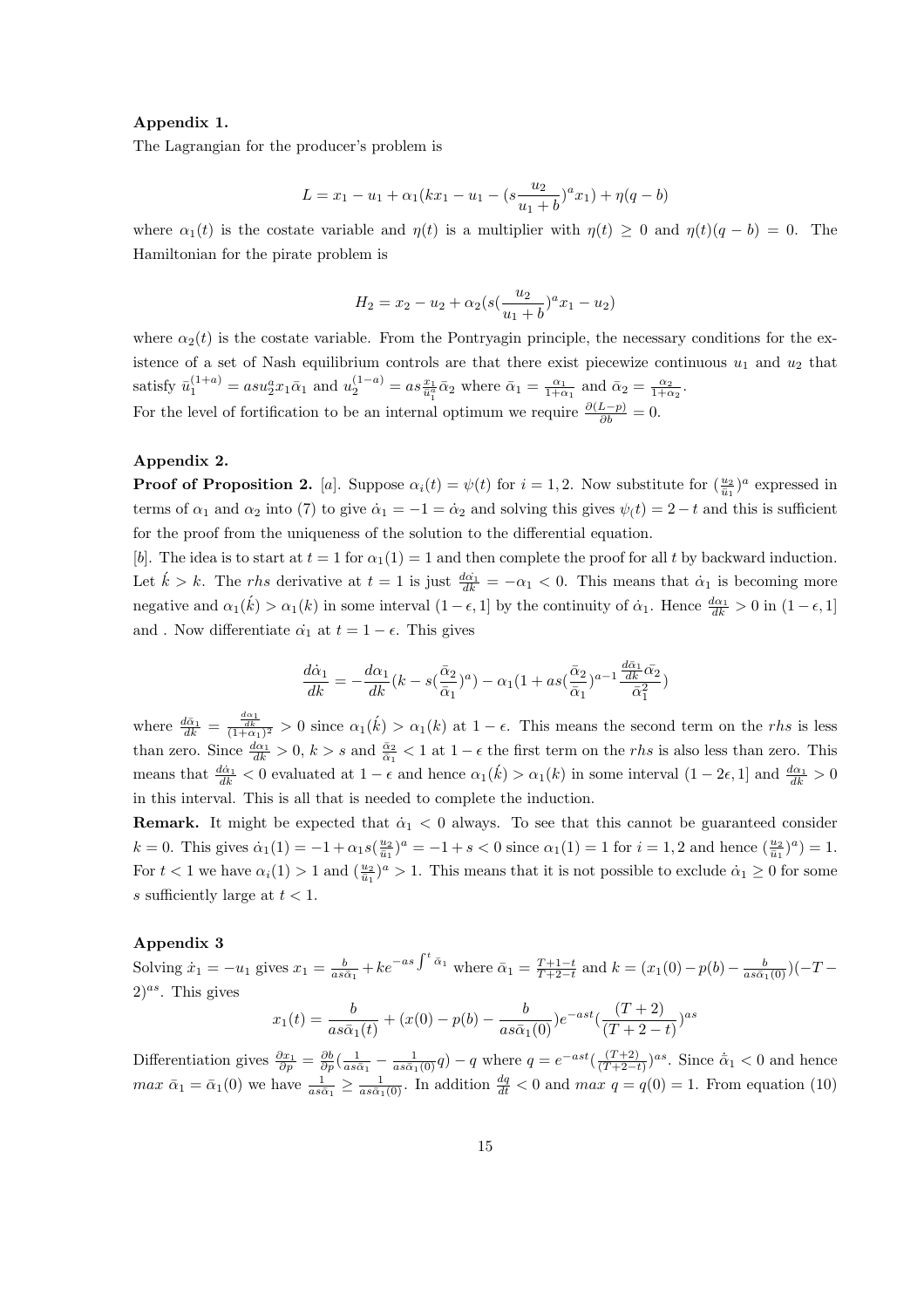$\frac{\partial b}{\partial p} < 0$  in equilibrium. Hence  $\frac{\partial x_1}{\partial p} \leq 0$ .

#### Appendix 4

(a).  $\frac{\partial \varphi}{\partial k} = 1 + as\left((\frac{\bar{\alpha}_2}{\bar{\alpha}_1})^{a-1}\bar{\alpha}_2(1 + as\bar{\alpha}_1) - s\left(\frac{\bar{\alpha}_2}{\bar{\alpha}_1}\right)^a\right)\frac{\partial \alpha_1/\partial k}{(1 + \alpha_1)^2}$  $\frac{\partial \alpha_1/\partial k}{(1+\alpha_1)^2}$  where  $\frac{\partial \alpha_1}{\partial k} > 0$  from proposition 2. Multiplying the term in brackets through by  $(\frac{\bar{\alpha}_2}{\bar{\alpha}_1})^{-a}$  gives  $(\bar{\alpha}_1)^{-1}(1 + as\bar{\alpha}_1) - s > 0$  since  $s < 1$  and  $\bar{\alpha}_1^{-1} > 1$  and it follows that  $\frac{\partial \varphi}{\partial k} > 0$ .

(b).  $\dot{\varphi} = -as(\frac{\bar{\alpha}_2}{\bar{\alpha}_1})^a((\frac{\bar{\alpha}_2\bar{\alpha}_1-\bar{\alpha}_1\bar{\alpha}_2}{\bar{\alpha}_2\bar{\alpha}_1})(1+as\bar{\alpha}_1)+\dot{\bar{\alpha}}_1)$  where  $as(\frac{\bar{\alpha}_2}{\bar{\alpha}_1})^a < 1$ . A little work gives  $|\left(\frac{\bar{\alpha}_2\bar{\alpha}_1-\bar{\alpha}_1\bar{\alpha}_2}{\bar{\alpha}_2\bar{\alpha}_1}\right)| <$  $\delta$  | −1 –  $\dot{\alpha}$  | for some small  $\delta > 0$  and the whole term inside the brackets following  $as(\frac{\bar{\alpha}_2}{\bar{\alpha}_1})^a$  can be approximated by  $q \pm \epsilon \dot{\alpha_1}$  for  $q < \frac{1}{2}$  and  $\epsilon$  small.

(c). The possibilities for  $|\phi| \neq 0$  are:

$$
\varphi(0) < 0
$$

 $\dot{\varphi} > 0$  it is possible that  $\dot{x}_1$  changes sign from positive to negative.

 $\dot{\varphi}$  < 0 it is possible that  $\dot{x}_1$  changes sign from negative to positive.

 $\varphi(0) > 0$ 

 $\dot{\varphi} > 0$  it is possible that  $\varphi$  changes signs from positive to negative and  $\dot{x}_1$  changes sign from positive to negative.

 $u_1 = \bar{u}_1$  since b is fixed. Note that  $u_1$  and  $u_2$  will be similar except for the  $\alpha_i$  for  $i = 1, 2$  terms and their signs will be covered by the same arguments.  $\dot{\bar{u}}_1 = as(\frac{\bar{\alpha}_2}{\bar{\alpha}_1})^a(\dot{x}_1\bar{\alpha}_1 + \dot{\alpha}_1x_1 + \alpha_1x_1a(\frac{\bar{\alpha}_1}{\bar{\alpha}_2})(\frac{\vec{\alpha}_2\bar{\alpha}_1 - \vec{\alpha}_1\bar{\alpha}_2}{\bar{\alpha}_2\bar{\alpha}_1})$ . Dividing by  $x_1$  and remembering that the last term in the expression is small by the previous argument gives sign  $\dot{u}_1 = \text{sign} \frac{\dot{x}_1}{x_1} \bar{\alpha}_1 + \dot{\alpha}_1 \mp \tau$  for some small  $\tau$ .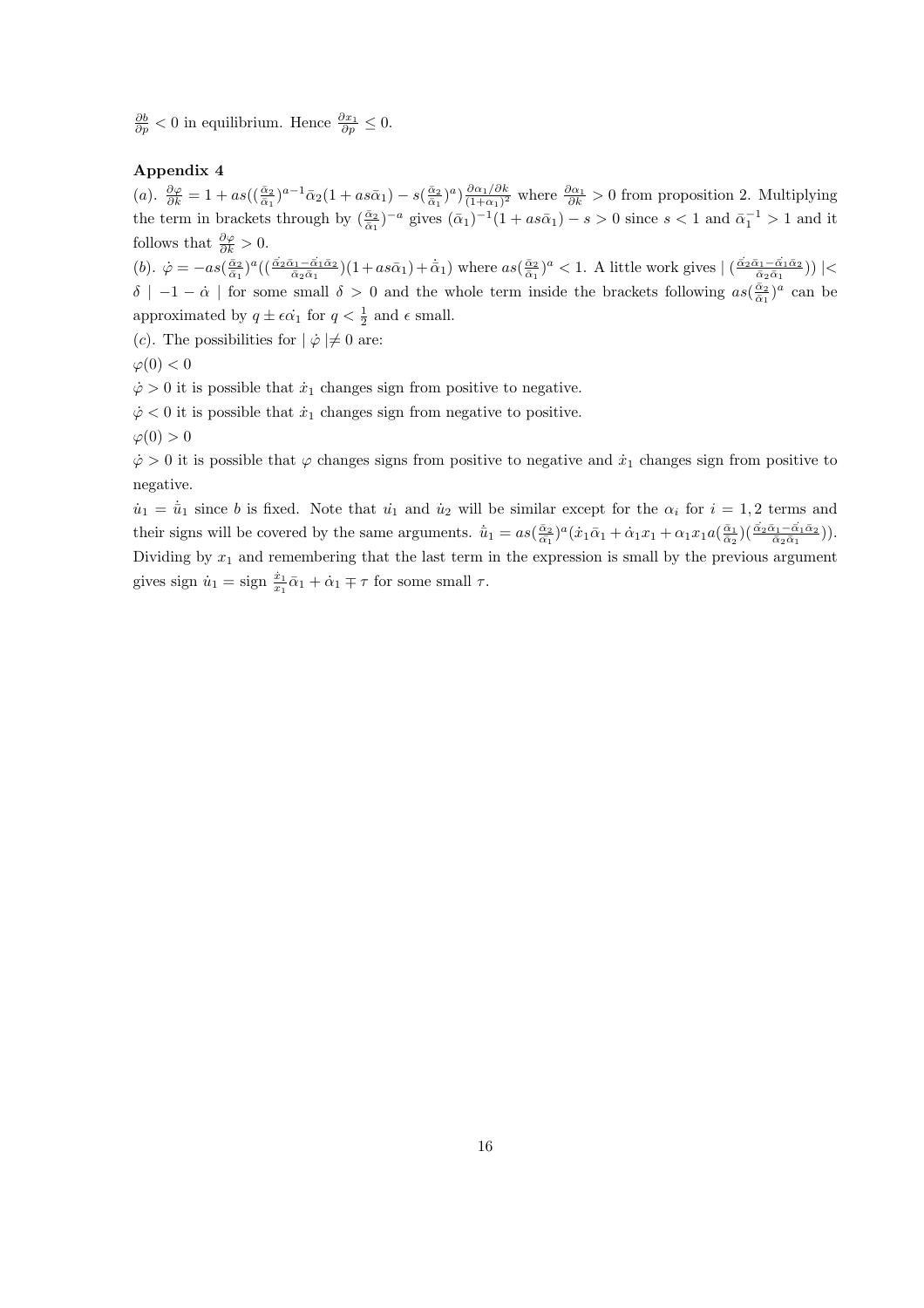#### References

- [1] W. Bush and L. Mayer, 1974. 'Some Implications of Anarchy for the Distribution of Property.' Journal of Economic Theory. 8. 401- 412.
- [2] H. Grossman and M. Kim. 1995. 'Swords or plowshares? A theory of the security of claims to property.' Journal of Political Economy. 1995. vol 103. no.6. 1275-87.
- [3] H. Grossman and M. Kim 1996a. 'Predation and Production.' in Garfinkel, M and S. Skaperdas eds. The Political Economy of Predation and Production. Cambridge. Cambridge University Press.
- [4] H. Grossman and M. Kim 1996b. 'Predation and Accumulation.' Journal of Economic Growth. September. 333-351.
- [5] H. Grossman, 1998. 'Producers and predators.' Pacific Economic Review. 1998. vol 3. no.3 169-187.
- [6] Hausken, K. 2005. Production and conflict versus rent seeking models. Public Choice. 123. 59-93
- [7] L. Hedeager, 1992. Iron Age Societies. Cambridge. Blackwell.
- [8] J. Hirschleifer, 1995. 'Anarchy and its breakdown.' Journal of Political Economy. vol. 103. no.1. 27-52.
- [9] T. Hobbes, 1968. Leviathan. Pelican. Ringwood.
- [10] Konrad, K., S. Skaperdas. 1998. 'Extortion.' Economica. 65. 461-77.
- [11] J. Locke, 1963. Two Treatises of Government. New York. Mentor. The New American Library.
- [12] Mann, J. 2005. Attila: The Barbarian King who Challenged Rome. Bantam Press. london
- [13] Maxwell J.W. and R. Reuveny. 2005. 'Continuing conflict.' Journal of Economic Behaviour and Organization. 58. 30-52
- [14] G. Milton, 2004. White Gold. Hodder and Stoughton.
- [15] A. Muthoo. 2004. 'A model of the origins of poperty rights.' Games and Economic Behaviour. Vol 49. 2. 288-312.
- [16] Powell, R. 1993. 'Guns Butter and Anarchy.' American Political Science Review. vol 87. no.1. 115- 131.
- [17] Rihl, T. 1993. 'War slavery and settlement in early Greece' in Rich. J. and G. Shipley War and Society in the Greek World. London. Routledge.
- [18] Sethi, S. 1979. 'Optimal pilfering policies for dynamic continuous thieves.' Management Science. vol.25. no.6. 535-42.
- [19] Skaperdas, S. 1992. 'Cooperation, conflict and power in the absence of property rights.' The American Economic Review. vol 82. no.4. 720-739.